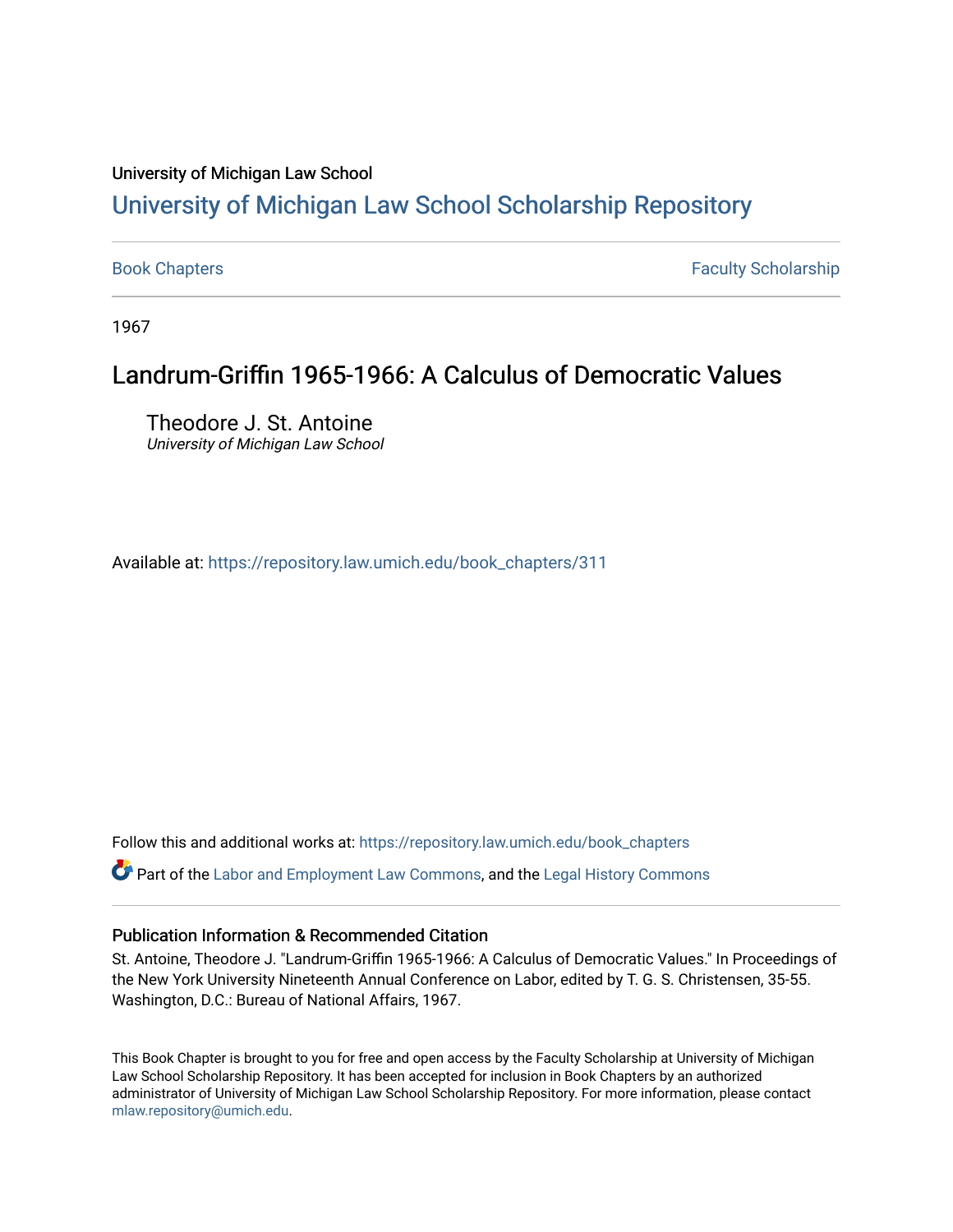# **PROCEEDINGS OF NEW YORK UNIVERSITY NINETEENTH ANNUAL CONFERENCE ON LABOR**

These articles, here reproduced in a considerably more expanded form, constitute lectures delivered during the Nineteenth Annual Conference on Labor conducted by the New York University Institute of Labor Relations in New York City on April 18, 19, and 20, 1966.

**THOMAS G. S. CHRISTENSEN, EDITOR** 



The Bureau of National Affairs, Inc. Washington, D. C.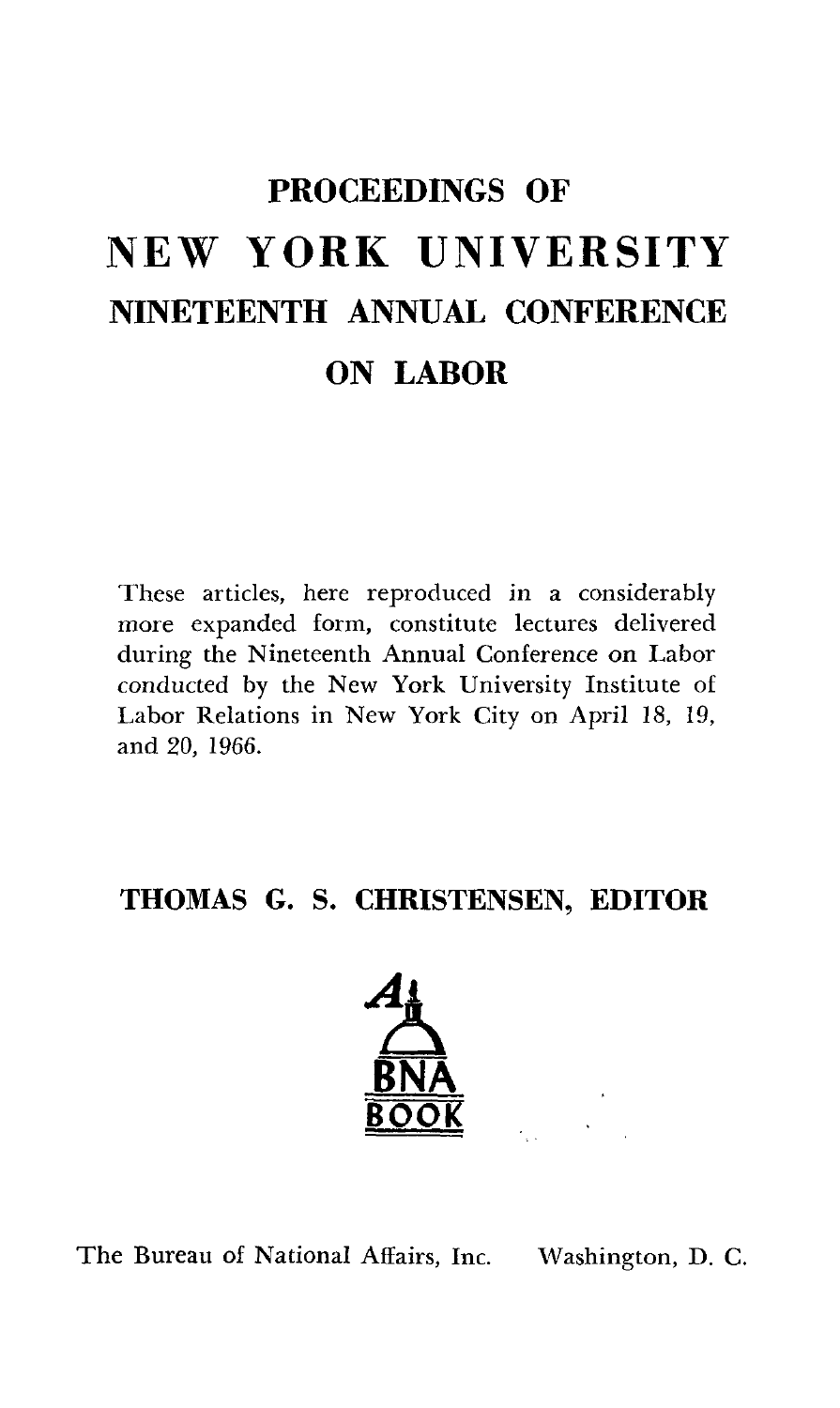Copyright © 1967 The Bureau of National Affairs, Inc. Washington, D. C.

Printed in the United States of America Library of Congress Catalog Card Number 49-2090

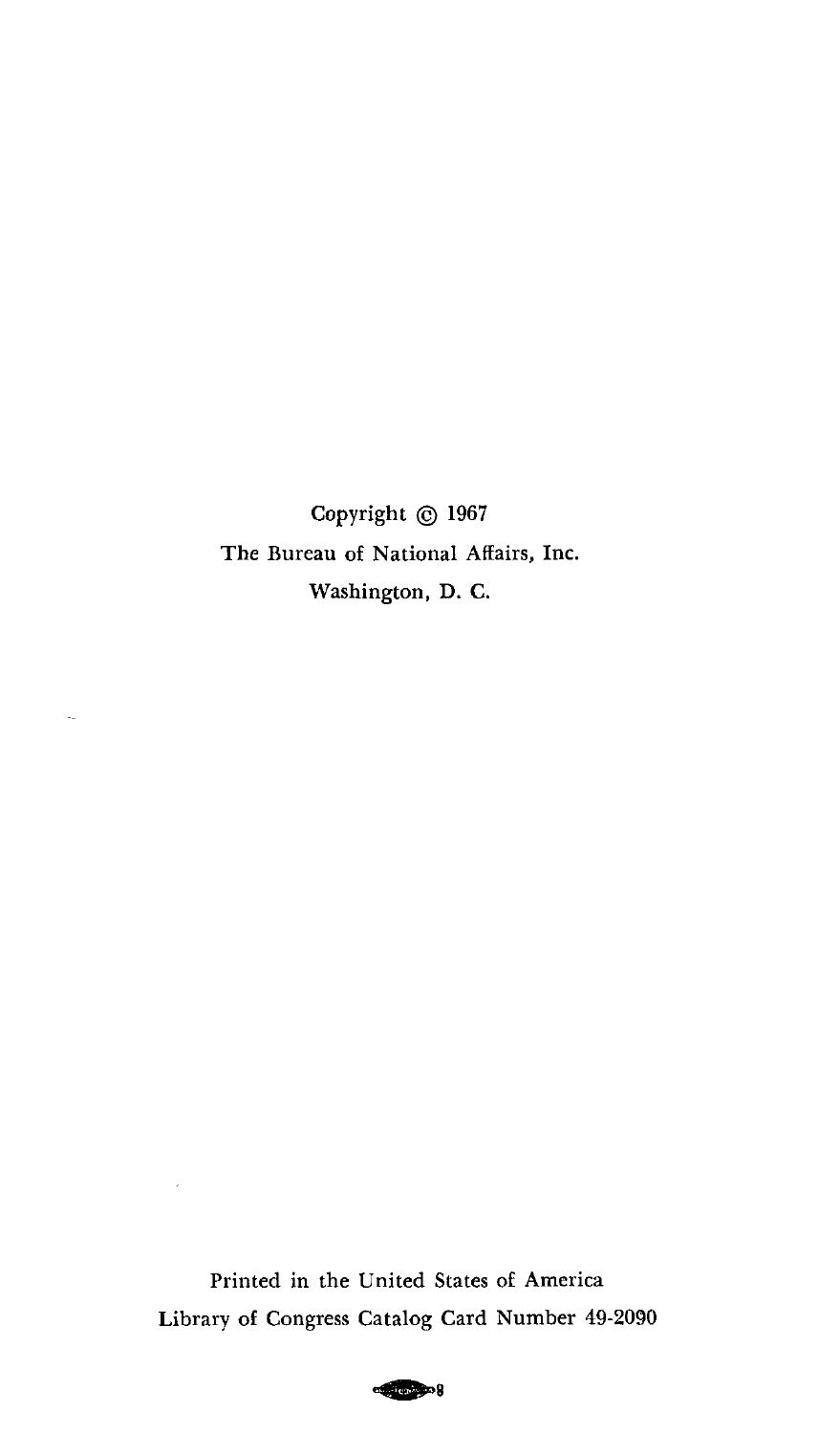### LANDRUM-GRIFFIN, 1965-1966: A CALCULUS OF DEMOCRATIC VALUES

THEODORE J. ST. ANTOINE

*Associate Professor of Law University of Michigan Ann Arbor, Michigan* 

#### **Introduction**

One of the happier ironies of recent labor history can be found in the impetus given union democracy by the Landrum-Griffin Act. At the time the Act was passed, the thinking of disinterested observers had not yet crystallized on the merits of running a union's affairs democratically.<sup>1</sup> It is probably fair to say that the main push in Congress for

I. In 1959, the year Landrum-Griffin was enacted, a number of American and English authorities could be cited in support of the thesis that "democracy is as inappropriate within the international headquarters of the UAW as it is in the front office of General Motors." See Magrath, "Democracy in Overalls: The Futile Quest for Union Democracy," 12 *Ind. & Lab. Rel. Rev.* 503, 525 (1959) . But the current trend of opinion is clearly the other way. See, *e.g.,* Lipset *et al., Union Democracy 448-63 (1956, 1962); Leiserson, American Trade Union Democracy* 53-82 (1959); Cox, "Internal Affairs of Labor Unions Under the Labor Reform Act of 1959," 58 *Mich.* L. *Rev.* 819, 830 (1960); Summers, "The Impact of Landrum-Griffin in State Courts," *13 N.Y.U. Ann. Conf. on Labor* **333, 335**  (1960).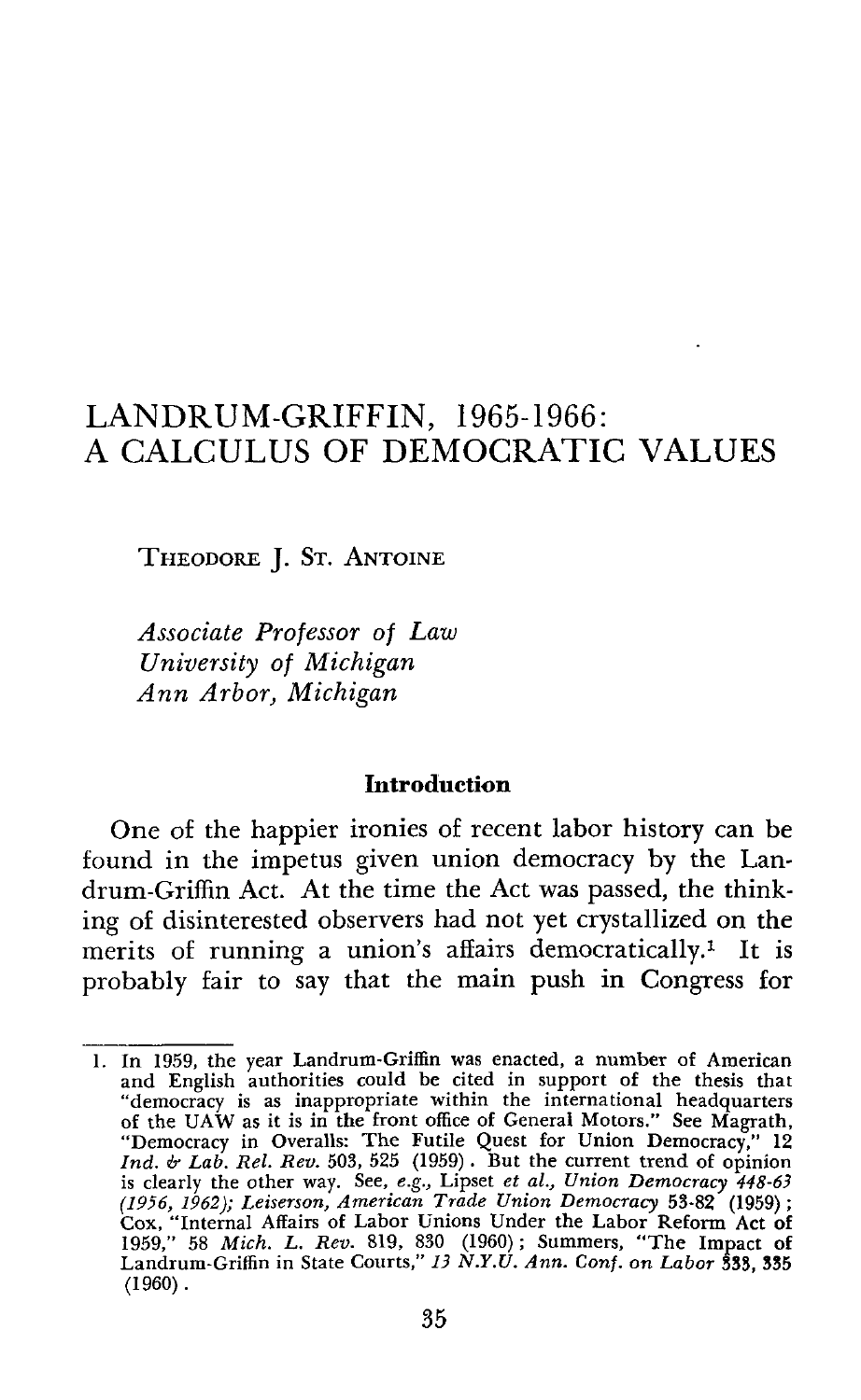Landrum-Griffin and, particularly, its Title, "Bill of Rights" came from a conservative coalition which was less concerned with promoting the individual rights of working people than with blunting the effectiveness of labor organizations.<sup>2</sup> There is hardly anything unique in such a situation; the purification of any well-established institution is likely to require a sizable (if unwitting) contribution by its enemies. Yet I suspect that today most commentators would agree the foes of unionism in the 1959 Congress performed their role in especially commendable style. By and large, the provisions of the Landrum-Griffin Act dealing with internal union affairs have significantly advanced the cause of union democracy while doing little if any damage to the structure of organized labor.<sup>3</sup>

Having sketched this rather idyllic picture, I almost hesitate to inject the serpent into the scene by stirring up old questions about the proper function of law in securing democratic procedures within labor unions. But I feel I must. For I believe that in the laudable pursuit of individual membership rights, the Labor Department and the courts have occasionally trampled upon other democratic values of an even higher order. And, if some academic critics had their way the process would be carried still further.

The past year has not been rich in landmark decisions on Landrum-Griffin. This, then, would seem an opportune time to pause for a brief reexamination of a few basic premises of national policy regarding internal union affairs. Such a reexamination should also serve to add perspective to my subsequent discussion of the major developments under Landrum-Griffin during the last twelve months.

<sup>2.</sup> See, *e.g.,* Dunau, "Some Comments on the Bill of Rights of Members of Labor Organizations," *14 N.Y.U. Ann. Conf. on Labor* 77-8 (1961); Cox, *supra* note 1, at 820-21, 831-33. *Cf,* Taft, "Reflections on the Present State of the Labor Movement," *IRRA, Proceedings 14th Ann. Meeting* 2, 6-7 (1961).

<sup>3.</sup> I have argued elsewhere that Landrum-Griffin's Title VII amendments to Taft-Hartley tipped the scales too far against the use of union economic power vis-a-vis management. See St. Antoine, "Secondary Boycotts and Hot Cargo: A Study in Balance of Power," 40 *Det.* L.]. 189 (1962). But this is not the place to resume that debate.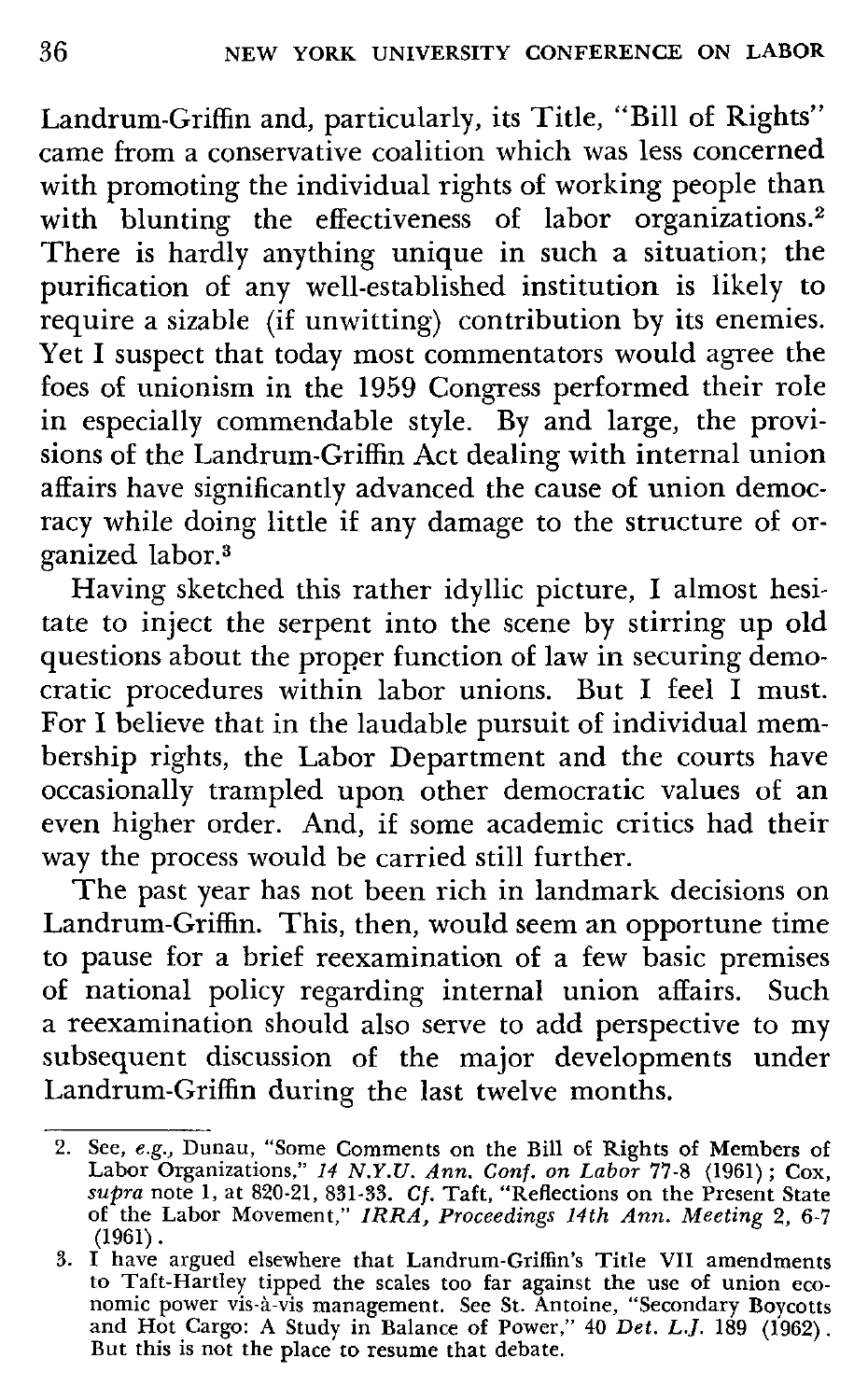#### THE ROLE OF GOVERNMENT IN SECURING UNION DEMOCRACY

What role should government play in promoting democracy within labor organizations? Obviously, there can never be a definitive answer to a query such as that. But I think some helpful insights can be gained by breaking the issue down into three subsidiary questions: To what extent is it desirable for unions to be operated democratically? To what extent should union democracy be imposed and enforced from outside? And who is to answer those two questions, insofar as they are to be answered as a matter of federal law?

#### **Democracy as a Goal**

It would be easy to say that unions should be "completely" democratic. Even today, however, that statement probably needs a good bit of qualification in order to command general assent. Unions are not merely debating societies. They are militant organizations that must act quickly and decisively in times of crisis. I doubt that any real friend of the working man would insist that every union decision must be argued out and voted upon in town-meeting fashion. At the same time, both management and the public arguably stand to suffer from irresponsibility in collective bargaining which is a possible side effect of a massive injection of democracy into labor organizations.

Fair elections of officers are the mainsprings of union democracy. Yet, here too, there is a difference between the desirability of preventing the ballot box from being stuffed and the desirability of opening candidacies to every member, regardless of his experience or lack of experience in *union*  affairs. I would resolve most doubts in favor of facilitating genuine contests for union office. But I think it must be conceded that, as union elections come to be more and more like two-party races for state governor and less and less like stockholders' ratifications of corporate directorships, the greater will be the danger that able young men may be de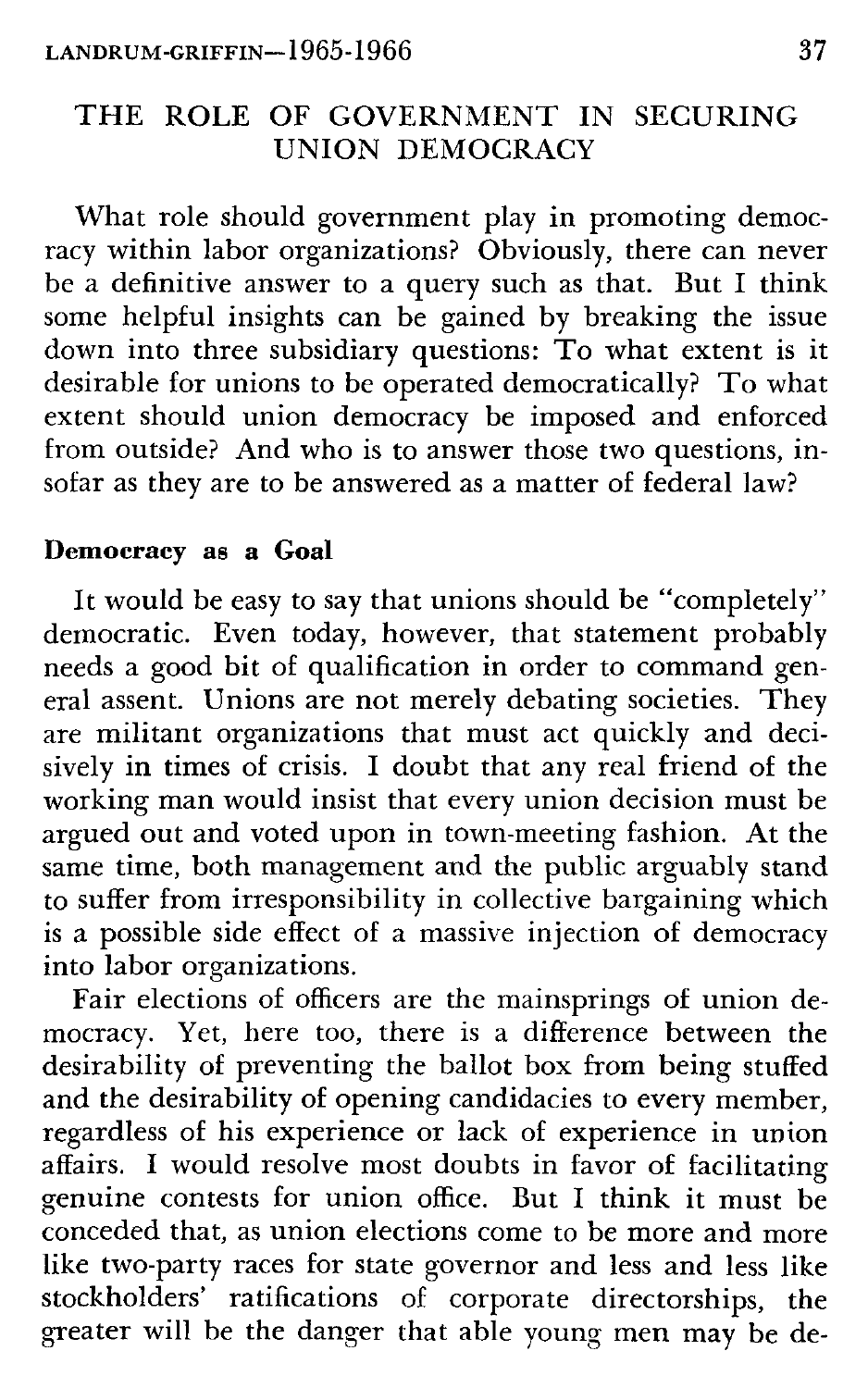terred from aiming for careers as union leaders. Certainly it is understandable why several perceptive observers of the labor scene have expressed fears, for a variety of reasons, that union democracy might carry too high a price tag.<sup>4</sup> At any rate, this clearly seems an issue over which the most reasonable of men could differ, especially as of 1959.

#### **Democracy and the Law**

Assuming we set aside the qualms of the faint-hearted (or hard-headed, as you will) and opt for union democracy in some degree or another, how are we to secure it? In this day and age, one response can be expected almost as a reflex action-through federal law. The suggestion has much to recommend it. Inertia or worse may stall union efforts at self-reform.<sup>5</sup> While state common law courts can usually enforce membership rights spelled out in an organization's constitution, they are hard put to write minimum guarantees from scratch.6 Federal regulation can ensure that at least certain minimal standards will be observed by all unions. **On** the other hand, government intervention inevitably poses something of a threat to healthy union selfrule.7 Moreover, the uniformity which law naturally tends to produce may impair an organization's ability to tailor its internal processes to its own peculiar needs. So, on the means of achieving union democracy, as on the merits of the end itself, reasonable men have differed.

#### **Regulation and Governmental Restraint**

I take it all would agree, in principle, that the place of federal law in this field must basically be determined by

<sup>4.</sup> See, *e.g.,* Dunlop, quoted in Cox, *supra* note I, at 829-30; Taft, *supra*  note 2, at 7; Magrath, *supra* note I, at 523-25, citing various authorities.

<sup>5.</sup> *Cf.* Kerr, *Unions and Union Leaders of Their Own Choosing* 5 (1958); Cox, "The Role of Law in Preserving Union Democracy," 72 *Harv. L. Rev.*  609, 610 (1959) .

<sup>6.</sup> Cox, *supra* note 1, at 843; Summers, *supra* note 1, at 344-46.

<sup>7.</sup> *Cf.* S. Rep. No. 187, 86th Cong., 1st sess., 7 (1959); Cox, *supra* note 1, at 831, 845.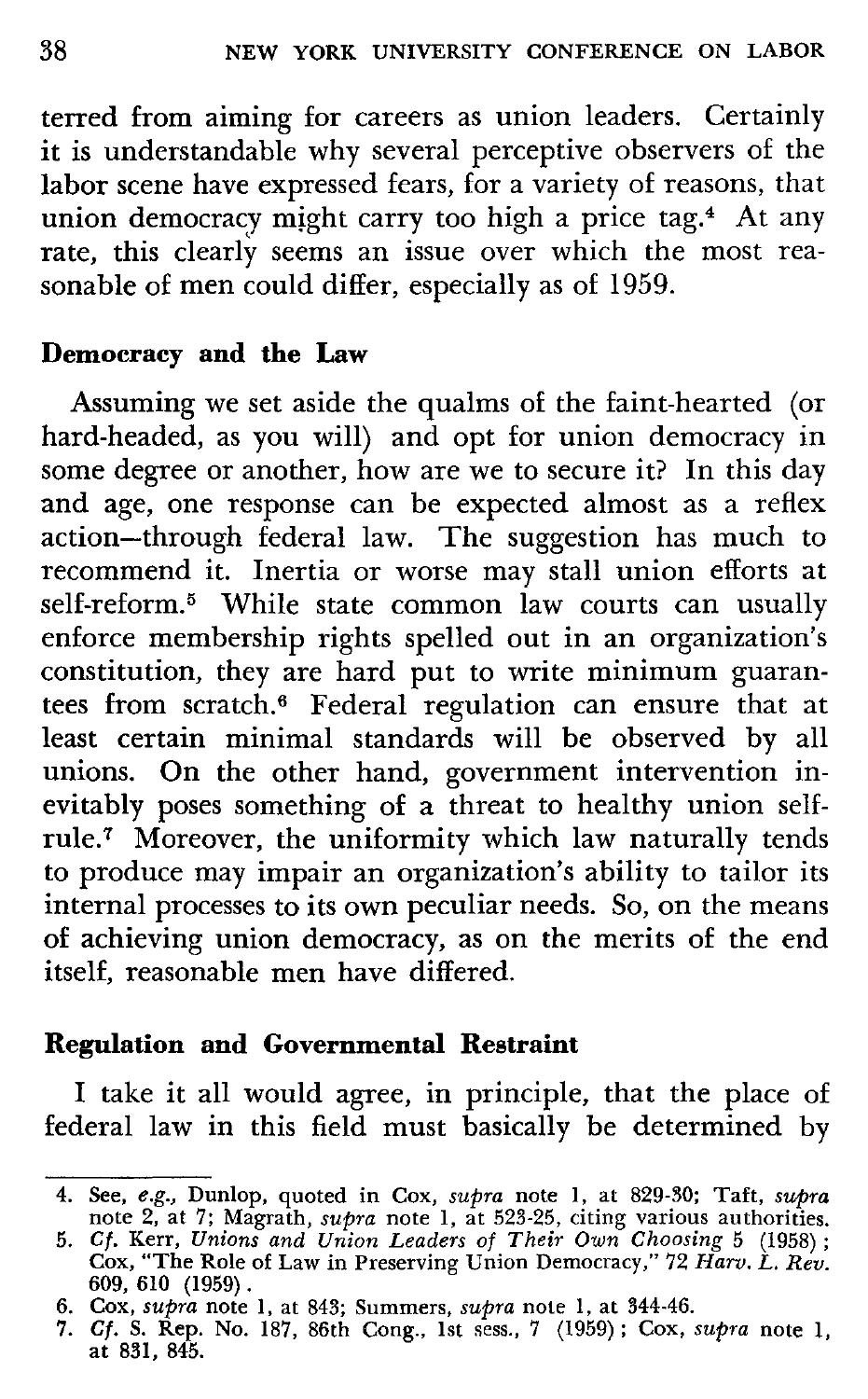Congress. I am not so sure everyone is prepared to accept the implications of that principle. Justice Frankfurter once noted, in construing Taft-Hartley, that the Act was "to a marked degree, the result of conflict and compromise between strong contending forces and deeply held views," and he drew from this a counsel of "wariness in finding by construction a broad policy against [certain union conduct] when, from the words of the statute itself, it is clear that those interested in just such a condemnation were unable to secure its embodiment in enacted law."<sup>8</sup> The same can be said of Landrum-Griffin. It too was the product of "strong contending forces." Much more than now, there were "deeply held views" on the merits and demerits of union democracy, and on the merits and demerits of enforcing it through federal law. The statute that was hammered out was of the essence of compromise. I therefore find it vaguely disquieting to see the best of scholars decrying a "narrow and niggardly judicial approach" to the Act, and urging detours around its "awkward wording."<sup>9</sup> I'm inclined to interpret these statements, perhaps uncharitably, as pleas that the statute be applied more in accord with the heart's desires of the commentators than in accord with the legislative mandate.

While I do not wish unduly to dramatize the situation, it seems to me that an overeagerness to expand the scope of Landrum-Griffin, however well-intentioned, represents at least a small betrayal of a democratic value that far transcends union democracy in importance. I would hold with Justice Cardozo:

When the legislature has spoken, and declared one interest superior to another, the judge must subordinate his personal or subjective estimate of value to the estimate thus declared.

<sup>8.</sup> *Carpenters Local 1976* v. *NLRB,* 357 U.S. 93, 99-100 (1958).

<sup>9.</sup> See Aaron, "The Union Member's 'Bill of Rights': First Two Years," *Industrial Relations* (February 1962) 47, 70; Summers, "Pre-emption and the Labor Reform Act-Dual Rights and Remedies," 22 *Ohio State*  L.J. 119, 136, 138, n. 89 (1961).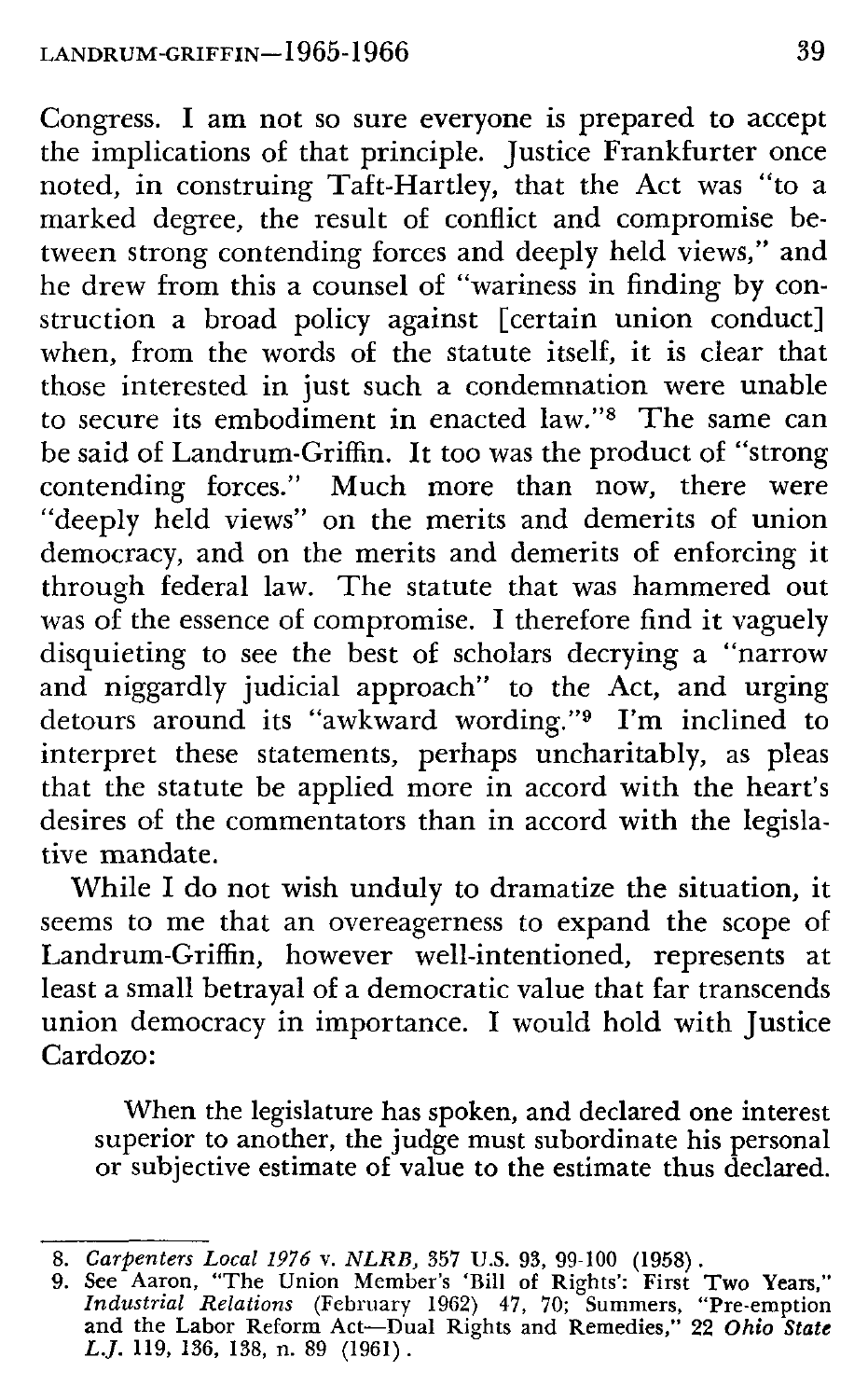He may not nullify or pervert a statute because convinced that an erroneous axiology is reflected in its terms.10

Is it unrealistic to talk of the "legislature speaking" or of "legislative purpose"? I think not. Naturally, when a statute says something is to be done "reasonably" or "fairly," it is foolish to contend that Congress has done more than deputize the courts to legislate meaning into those protean terms. But when the statute deals with whole areas of jurisdiction or procedure as when it says, for example, that one type of right shall be vindicated by private suit and another type by administrative action,<sup>11</sup> or when it says a union member must first pursue intra-union remedies before seeking legal relief,<sup>12</sup> I believe a definite congressional judgment has been expressed and a judge's or administrator's personal notions must yield.

In addition, there may be more general guidelines which must be honored. In reporting out the Kennedy bill, the Senate Labor Committee emphasized the "desirability of minimum interference by Government in the internal affairs of any private organization," and cautioned that "in establishing and enforcing statutory standards great care should be taken not to undermine union self-government."13 This philosophy was somewhat diluted when the original Mc-Clellan "Bill of Rights," sponsored by persons who doubtlessly did not share the Committee's concern about union autonomy, was added on the Senate floor.<sup>14</sup> But, thereafter,

<sup>10.</sup> Cardozo, *The Growth of the Law* 94-5 (1924). To anyone who thinks that an appeal to legislative purpose is passé in a time of free-wheeling<br>judicial policy determinations, I suggest perusal of *Sinclair Ref. Co.* v. *Atkinson,* 370 U.S. 195 (1962), and *Calhoon* v. *Harvey,* 379 U.S. 134 (1964). Some of the more celebrated torturings of legislative intent by the Supreme Court in recent years are probably attributable to lurking<br>constitutional questions. See, e.g., Machinists v. Street, 367 U.S. 740<br>(1961); NLRB v. Fruit & Vegetable Packers Local 760, 377 U.S. 58 (1964).<br>11. Se

accompanying text.

<sup>12.</sup> *See* discussion of the *Operating F,ng'rs. Local 9* and *Operating Eng'rs. Local 406* cases, *infra;* notes 62 8c 63 and accompanying text.

<sup>13.</sup> S. Rep. No. 187, 86th Cong., 1st sess. 7 (1959). 14. For an account by a close observer, see Cox, *supra* note 1, at 831-33.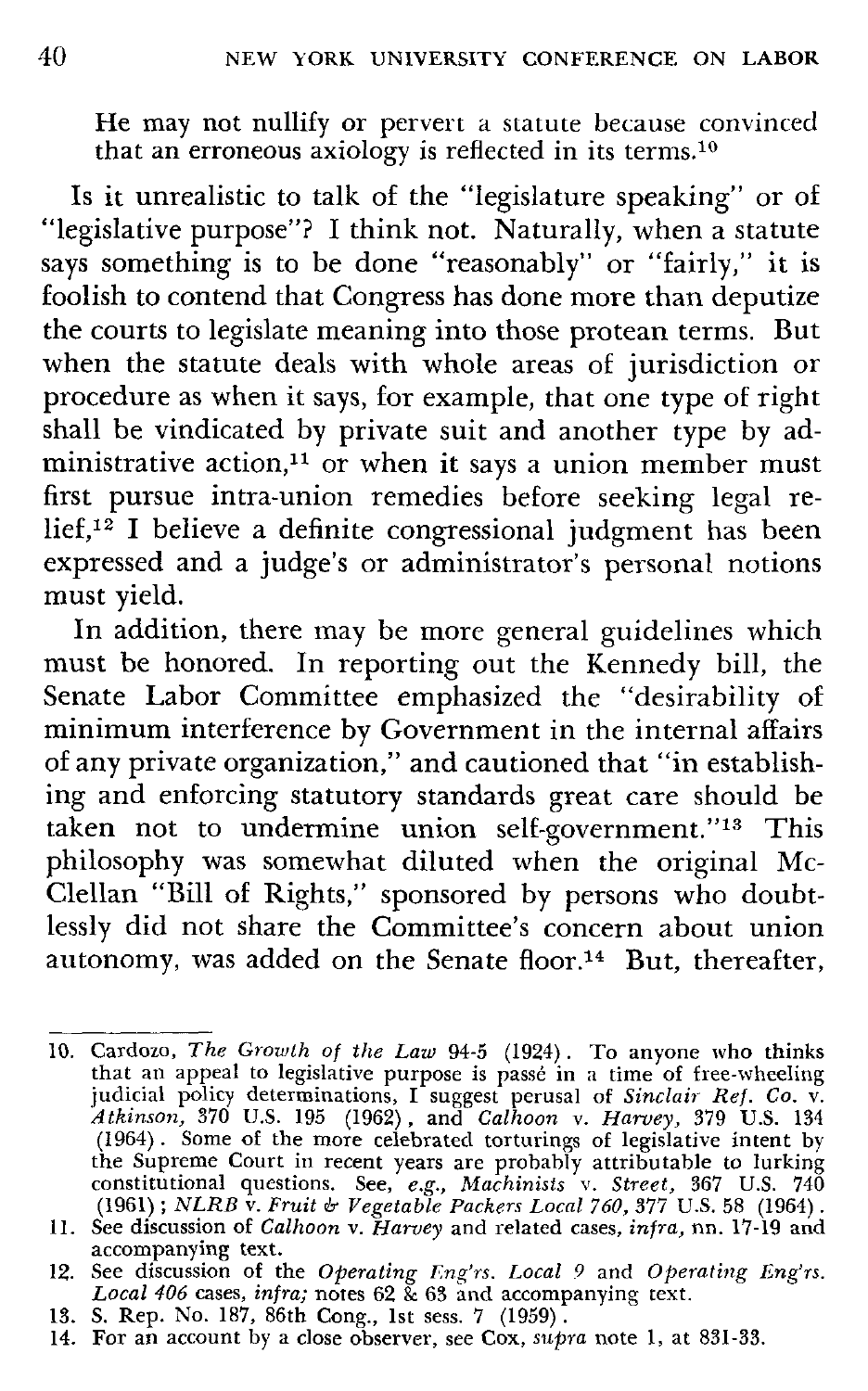moderate forces under the leadership of Senator Kuchel worked out a compromise substitute that replaced Senator McClellan's rather vague and sweeping guarantees with a series of "specifically enumerated rights," and reasserted a union's authority to impose "reasonable" qualifications on membership rights. 15 So even in the **"Bill** of Rights" the principle of limited encroachment on union autonomy was largely respected. No general commission was issued to the courts to "go and do justice!"

I have painted with a broad brush long enough. It is time to get down to specific cases.16 As in previous years, Title I ("Bill of Rights") and Title IV (Elections) were the principal storm centers of Landrum-Griffin litigation in 1965- 1966 and my survey will focus on these two areas. I will also briefly mention some significant developments regarding the anti-Communist ban, Labor Department investigations, bonding requirements, and the duty of attorneys to report under the Act.

#### TITLE I

#### **Jurisdiction**

The relationship of the "Bill of Rights" (enforceable by private suit) to Landrum-Griffin's elections provisions (enforceable by the Secretary of Labor) , to state law and *to*  Taft-Hartley continues to trouble the courts. As could be expected, a more restricted reading of Title I's scope has followed in the wake of the 1964 decision in *Calhoon* v.

<sup>15. 105</sup> Cong. Rec. 6717-26 (1959); H. Rep. No. 741, 86th Cong., 1st sess. 95 (1959).

<sup>16.</sup> It is only fair to note that before donning the academic toga, I participated, directly or indirectly, as union counsel in several of the cases I am to discuss. I do not think my association has greatly colored my judgment. Some of the union positions I will endorse; some I will reject; and some find me unable to form any firm opinion.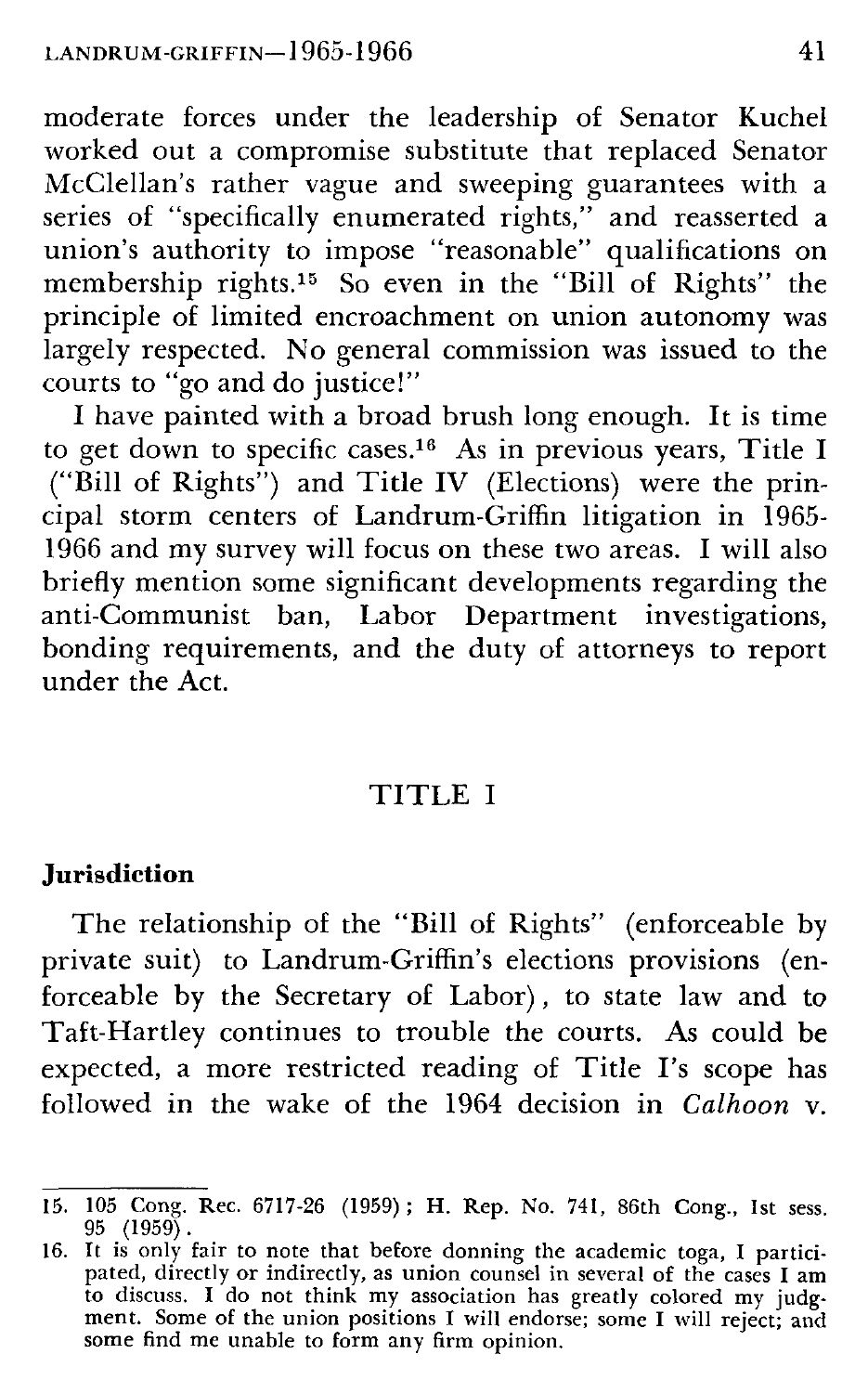*Harvey.*<sup>17</sup> There, you will recall, the Supreme Court held that the disqualification of a candidate presents issues to be decided only under Title IV's eligibility standards and not under Title I's guarantee of an equal right to nominate even when a union uses a self-nomination procedure. District courts have since held that Title IV rather than Title I governs a local's procedure for nominating delegates to an international convention18 and an international's voiding of a local election.19 But Title I jurisdiction has been sustained where "associate members" were allegedly denied the "equal right" to vote and nominate candidates even though the relief requested included the setting aside of elections already conducted, a remedy within the exclusive domain of Title IV.<sup>20</sup> The court explained that at least some relief would be available under Title I.

Title I jurisdiction depends upon the claimed violation of one or more of a limited set of specified rights. Nonetheless, the Second Circuit last year upheld a federal court preelection action to enforce a union's constitution (apparently deemed a contract under state law) on the theory of "pendent jurisdiction" after the intervening decision in *Calhoon* v. *Harvey* destroyed the original Title I basis of the suit.<sup>21</sup> This ruling seems *sui generis,* not to be applicable where a federal claim under Title I is plainly nonexistent at the time suit is brought.22 On an issue which the Supreme Court must eventually resolve, the Sixth Circuit and the Pennsylvania Supreme Court held (correctly, I believe) that a claim of discrimination in employment because of ouster from union

22. See *Wittstein* v. *Musicians,* 59 LRRM 2335 (S.D.N.Y. 1965); *McArthy* v. *Machinists Lodge 9,* 61 LRRM 2652 (E.D. Mo. 1966).

<sup>17. 379</sup> U.S. 134 (1964). This apparently is a case which there's no use arguing about. Everyone sees immediately that it's clearly right or clearly wrong. I think it's clearly right. Last year's commentator went the other way. Murphy, "Major Developments of the Year Under the Landrum-Griffin Act," 18 N.Y.U. Ann. Conf. on Labor (1966).

<sup>18.</sup> *Paravate* v. *Insurance Workers Local 13,* 59 LRRM 2169 (W.D.Pa. 1965).

<sup>19.</sup> *Carpenters Local 115* v. *Carpenters,* 247 F. Supp. 660, 60 LRRM 2518 (D. Conn. 1965).

<sup>20.</sup> *O'Brien* v. *Paddock,* 246 F. Supp. 809, 61 LRRM 2429 (S.D.N.Y. 1965). 21. *Libutti* v. *DiBrizzi,* 343 F.2d 460, 58 LRRM 2846 (2d Cir. 1965).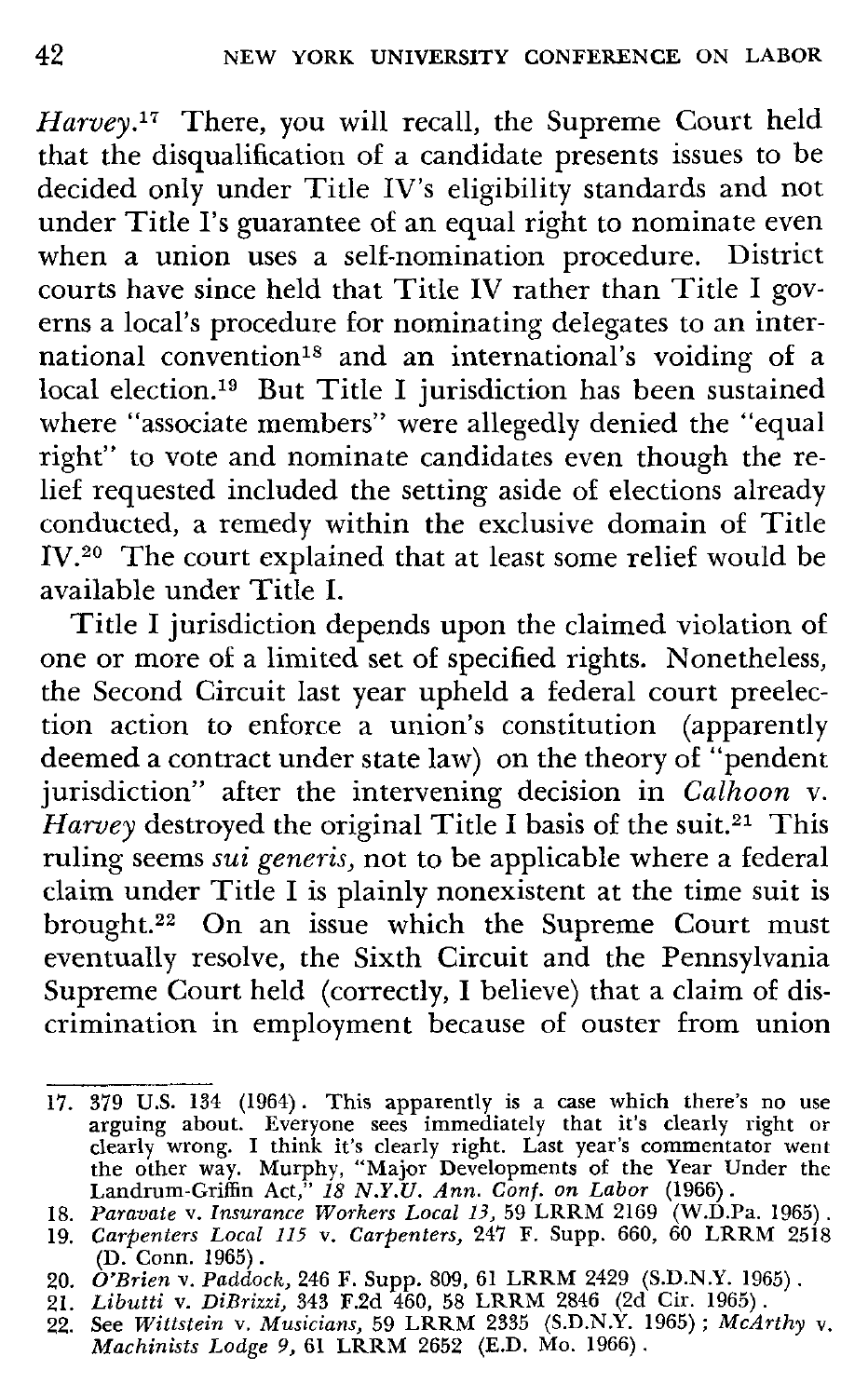membership is subject to exclusive **NLRB** jurisdiction, and may not be the ground of a Landrum-Griffin action.<sup>23</sup>

#### **Substantive Rights**

#### *Equal Rights*

Substantive interpretations of the "Bill of Rights" during the past year were largely refinements of previously established principles. Again emphasized was the limitation of Section 101 (a) (1) 's "equal rights" protection to the specifically listed guarantees of voting, nominating candidates and so on. Thus, a union was held not guilty of contempt in refusing to accept transfers of *membership* from a sister local despite a court order requiring it to accord transferees "equal rights." 24 And, absent voting discrimination, the reasonableness of convention procedure for passing a resolution was held not subject to general review under Section 101 (a) -(1).<sup>25</sup> But union members were declared entitled to vote on the ratification of a union contract if the question is properly before a membership meeting. <sup>26</sup>

#### *Free Speech*

The courts reaffirmed that the "free speech" guarantees in Section 101 (a) (2) prevent union penalties even for false or libelous statements about fellow members or union officials.<sup>27</sup>

<sup>23.</sup> *Knox* v. *UAW,* 351 F.2d 72, 60 LRRM 2253 (6th Cir. 1965); *Spica* v. *ILG WU,* 61 LRRM 2649 (Pa. 1966). *But cf. Figueroa* v. *NMU,* 342 F.2d 400, 58 LRRM 2619 (2d Cir. 1965). See also Arlook, "Federal Preemption and Landrum-Griffin," *13 N.Y.U. Ann. Conf. on Labor* 89 (1960).

<sup>24.</sup> *Ferger* v. *lron Workers Local 483,* 356 F.2d 854, 61 LRRM 2244 (3d Cir. 1966).

<sup>25.</sup> *Wittstein* v. *Musicians, supra* note 22. See also *Hurwitz* v. *Directors Guild,*  60 LRRM 2359 (S.D.N.Y. 1965) (anti-Communist oath as reasonable condition of continued membership), *Rev'd* 62 LRRM 2653 (2d Cir. 1966).

<sup>26.</sup> See *Arnold* v. *Meat Cutters Local 653A,* 60 LRRM 2013 (D. Minn. 1965).

<sup>27.</sup> *Boilermakers* v. *Rafferty,* 348 F.2d 307, 59 LRRM 2821 (9th Cir. 1965). *Cf. Farowitz* v. *Musicians Local 802,* 241 F. Supp. 895, 59 LRRM 2749  $($ S.D.N.Y. 1965 $)$ .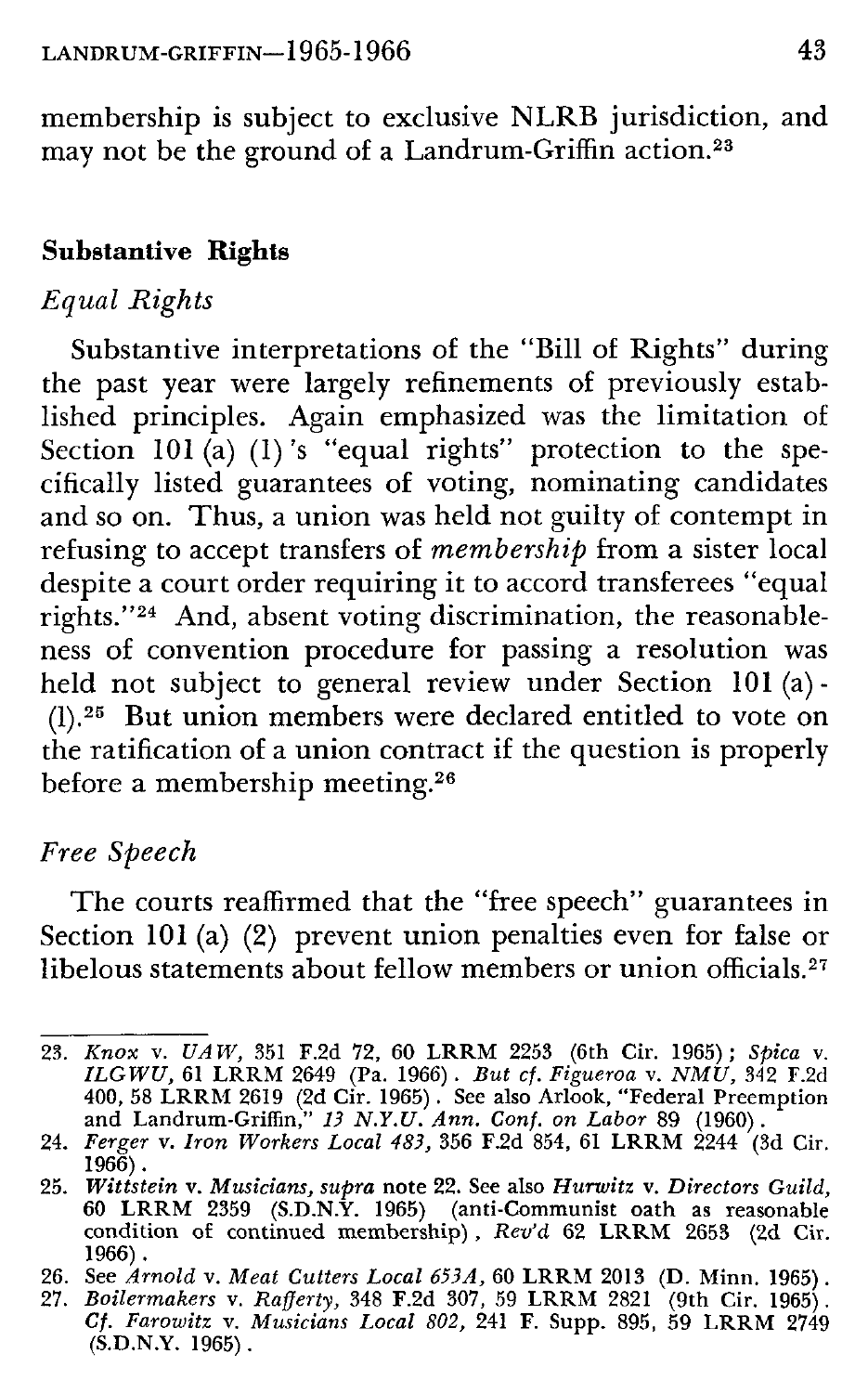A member making statements discreditable to his union, however, may possibly be subject to discipline for violating his responsibility "toward the organization as an institution."28 Union officers, incidentally, may rely on the "free speech" provision to protect their status not only as members but also as officers.29

#### *Dues and Assessments*

In accord with Supreme Court philosophy,<sup>30</sup> the courts have exhibited a liberal attitude in upholding the validity under Section 101 (a) (3) of union financial exactions. For example, a local labor organization was lawfully obliged to pay dues to a union coordinating body,-which the international executive board had compelled the local to join-, once the statutory requirement of approval of the dues levy by a "convention" of the coordinating body was fulfilled.<sup>31</sup> A musicians' engagement tax, authorized by a local's bylaws, was upheld against an attack claiming it constituted an "assessment" imposed without a membership vote.<sup>32</sup> And the "reasonable notice" requirement of the statute, applicable when local dues are increased at a membership meeting, was found inapplicable when an increase was voted on through a referendum.<sup>33</sup>

#### *Hearing Procedures*

The year's trail-blazing "Bill of Rights" litigation involved Section 101 (a) (4), which provides that "[n]o labor organization shall limit the right of any member" to institute judicial or administrative proceedings. A proviso states that

32. *Denov* v. *Davis,* 61 LRRM 2203 (N.D. Ill. 1966).

<sup>28.</sup> *Deacon* v. *Operating Eng'rs Local 12,* 59 LRRM 2706 (S.D. Calif. 1965). A proviso to section 101 (a) (2) authorizes a labor organization "to adopt and enforce reasonable rules as to the responsibility of every member toward the organization as an institution."

<sup>29.</sup> *Lamb* v. *Carpenters Local 1292,* 59 LRRM 2250 (E.D.N.Y. 1965).

<sup>30.</sup> See *Musicians* v. *Wittstein,* 379 U.S. 171 (1964). 31. *King* v. *Randazzo,* 346 F.2d 307, 59 LRRM 2412 (2d Cir. 1965).

<sup>33.</sup> *Jennette* v. *Ammo11s,* 60 LRRM 2154 (M.D. Tenn. 1965).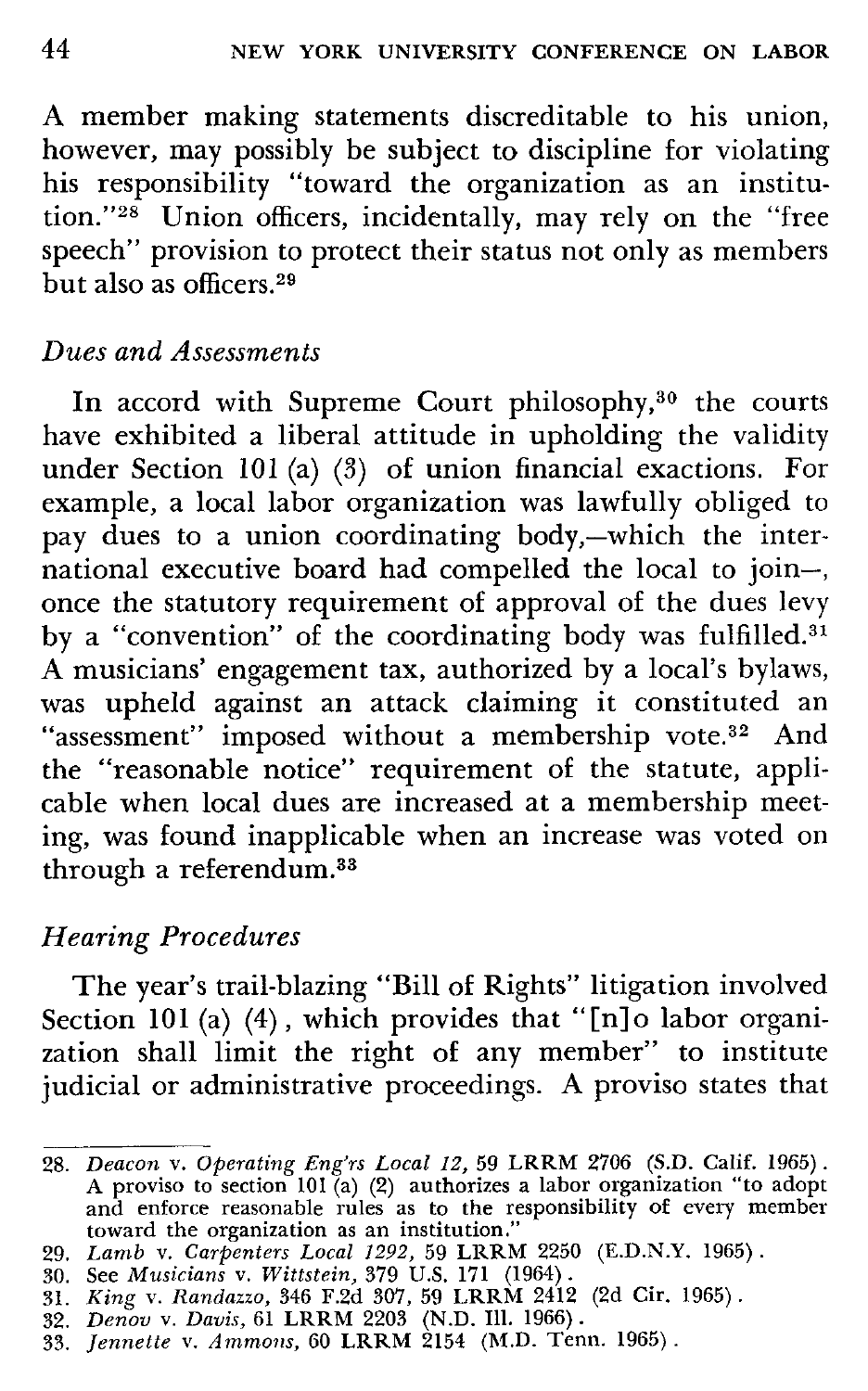a "member may be required to exhaust reasonable hearing procedures" within the union for a period not exceeding four months. In *Ryan* v. *IBEW*34 and *Roberts* v. *NLRB,* <sup>35</sup> two courts of appeals concluded the proviso does not authorize a union to discipline a member for suing or filing charges without first pursuing internal remedies. The proviso was apparently read as authorizing only a *court* or *agency* to require exhaustion. An argument can obviously be made that *any* restriction imposed by a private body on a person's access to a public tribunal is contrary to public policy, and should be prohibited.<sup>36</sup> For a number of reasons, however, I am persuaded that Congress intended in Section 101 (a) (4) merely a partial, not an absolute, prohibition.

First, the general prohibitory language of Section 101 $(a)$ . (4) is directed at a "labor organization." The most natural interpretation of the exception contained in the proviso is that it, too, applies to a "labor organization." The authorization for a requirement that members pursue internal remedies for four months would thus be an authorization for such a requirement to be imposed by *unions.* 

Second, in reporting on the conference agreement, Senator Kennedy as floor manager said flatly that the four month limitation in the House bill also related "to restrictions imposed by unions rather than the rules of judicial administration or the action of Government agencies."<sup>37</sup>

Third, during the passage of the bill, the maximum allowable exhaustion period was reduced from six months to four to meet an objection by Senator Goldwater. Since Taft-

<sup>34. 62</sup> LRRM 2339 (7th Cir. 1966), *affirming* 241 F. Supp. 489, 59 LRRM 2300 **(N.D.** Ill. 1965).

<sup>35. 350</sup> F.2d 427, 59 LRRM 2801 (D.C. Cir. 1965) (fine for filing charges with **NLRB** without exhausting internal remedies an unfair labor practice).

<sup>36.</sup> See Cox, *supra* note I, at 839.

<sup>37. 105</sup> Cong. Rec. 17899 (1959). Representative Griffin seems to have dis-puted Senator Kennedy's contention that the proviso would have no effect at all on the traditional judicial doctrine of exhaustion of remedies. See 105 Daily Cong. Rec. A7915 (Sept. 10, 1959). But he did not dem that the proviso was applicable in any event to union-imposed restrictions.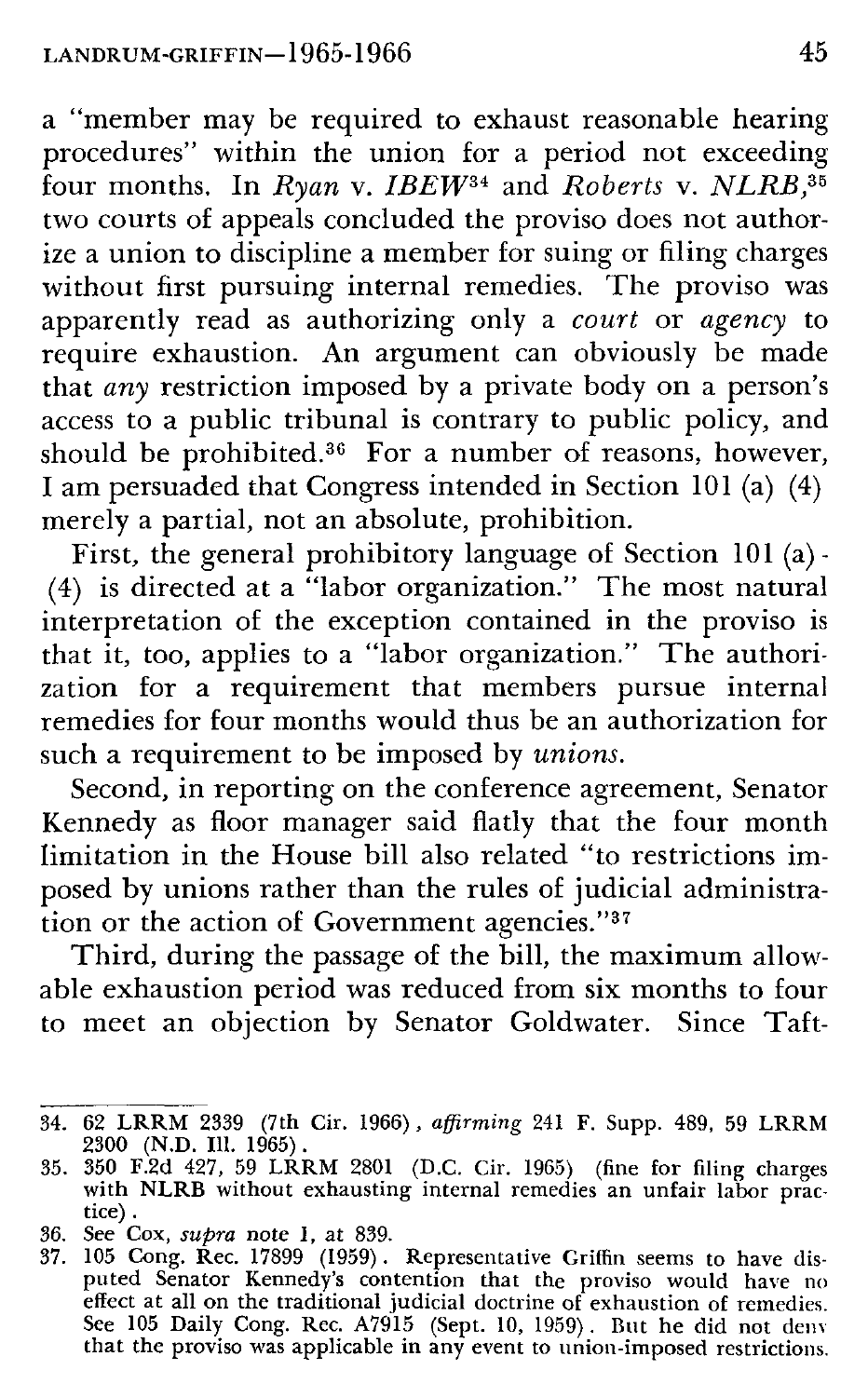Hartley's "statute of limitations" is six months, the Senator pointed out, a parallel six months exhaustion requirement under Landrum-Griffin would place a union member in a dilemma. If he pursued intra-union relief for six months, the **NLRB** would refuse to process any subsequent unfair labor practice charge. If he filed before six months to escape the Taft-Hartley time bar, the union "may discipline him for having filed the charge."<sup>38</sup> The Goldwater complaint and the Congressional response to it make no sense except on the hypothesis that the proviso permits union discipline of members not pursuing intra-union remedies for four months. Although the proviso explicitly authorizes an exhaustion requirement before initiation of "administrative proceedings" as well as court actions, the NLRB, unlike the courts, has never applied an exhaustion of remedies doctrine and the proviso's four (or six) months limitation was not intended to inhibit action by the NLRB.39 Therefore, only union rules, not agency rules, could have been the target of the proviso battle.

Fourth, to construe the four-months proviso as regulating agency conduct rather than union conduct leads logically to the incongruous result that the **NLRB** would have to defer to intra-union procedures for four months before it could process charges.40 As previously indicated, this has never been the law.

Fifth, union discipline for failure to exhaust internal remedies before seeking legal relief has long been an ac-

<sup>38. 105</sup> Cong. Rec. 10095 (1959). See also 105 Cong. Rec. 14344-45 (1959) (Reps. Landrum and Griffin) .

<sup>39.</sup> See 105 Cong. Rec. 17899 (1959) (Sen. Kennedy); 105 Cong. Rec. 15835 (1959) (Rep. McCormack); 105 Daily Cong. Rec. A7915 (Sept. 10, 1959) (Rep. Griffin) .

<sup>40.</sup> In Roberts v. NLRB, supra 350 F.2d at 430, the court came close to espousing this view. Cf. Cox, supra note 1, at 840.<br>I have considered the possibility the proviso allows a union to establish an exhaustion requirement

implement it (by declining jurisdiction) . Such a separation of the rulemaking and rule-enforcing functions, however, seems sufficiently anomalous to be discounted, in the absence of a much clearer indication that it was the congressional intent. *Cf. Retail Clerks Local 1625* v. *Schermerhorn,* 375 U.S. 96, 99 (1963).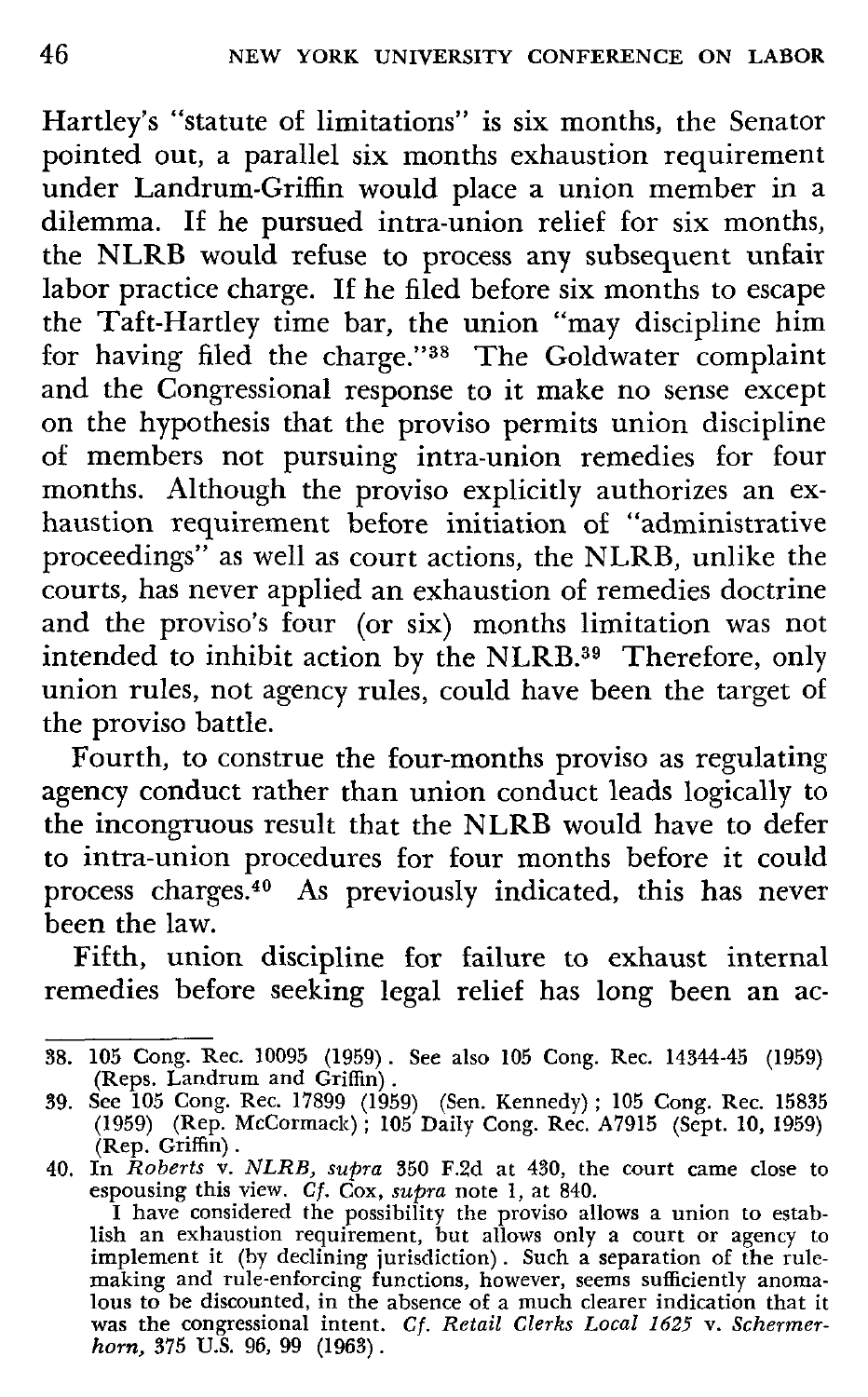cepted practice in the labor movement.<sup>41</sup> While this of course is not controlling, it suggests how the custom of resolving disputes within the confines of an organization could be considered as possessing enough claim to legitimacy to justify retention of the exhaustion requirement in a modified form.

For me, the force of those arguments, especially their cumulative force, has never been satisfactorily countered. The courts, it seems, have simply extended a policy beyond the point where Congress deliberately stopped.

Exhaustion of internal remedies has been dispensed with as a prerequisite to suit where union disciplinary action was "void" because based on an offense not specified in the union constitution,42 or where exhaustion was deemed "futile" because of union hostility toward the member.<sup>43</sup> Appellate relief must be pursued if there is no showing of prejudice, however, or else the court will decline jurisdiction.<sup>44</sup>

#### *Disciplinary Proceedings*

In assessing the fairness of union disciplinary proceedings under Section 101 (a) (5), the courts are rightly less concerned with form than with substance. Informality or minor departures from prescribed procedures are not fatal defects as long as there is adequate notice of charges and a full opportunity to be heard. $45$  As just mentioned, discipline to be valid must be grounded in an offense listed in the organiza-

<sup>41.</sup> Sixty-four international constitutions make failure to exhaust a punishable offense. U.S. Dept. Labor, Bur. Lab. Stat. Bull. No. 1350, *Disciplinary Powers and Procedures in Union Constitutions* 28 (1963). In *Musicians* v. *Wittstein,* 379 U.S. 171, 178, n. 6 (1964), the Court ex- pressly relied on the established practices of a substantial body of American unions in determining what was allowable under rather ambiguous statutory language.

<sup>42.</sup> *Simmons* v. *Textile Workers Local 713,* 350 F.2d 1012, 60 LRRM 2131 (4th Cir. 1965).

<sup>43.</sup> *Farowitz* v. *Musicians Local 802,* 241 F. Supp. 895, 59 LRRM 2749 (S.D.N.Y. 1965).

<sup>44.</sup> *Hopkins* v. *Daley,* 59 LRRM 2622 (S.D.N.Y. 1965). 45. *Null* v. *Carpenters Dist. Council of Houston,* 239 F. Supp. 809, 59 LRRM 2645 (S.D. Tex. 1965); *Anderson* v. *Carpenters,* 59 LRRM 2684 (D. Minn. 1965).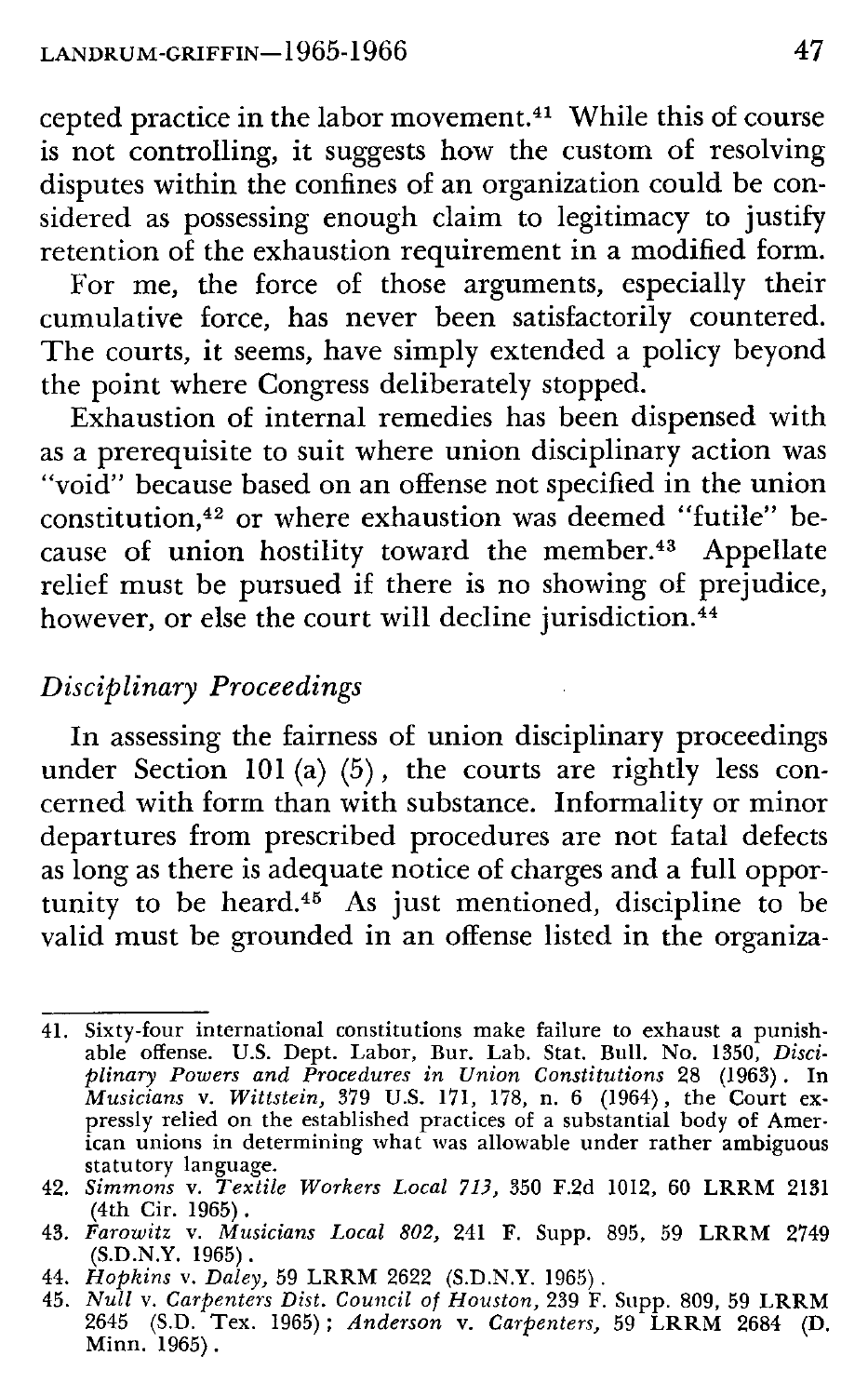tion's constitution. 46 Furthermore, charges must be drafted with reasonable particularity as to time, place, and circumstances.47 Fighting city hall is always a ticklish matter but there is no deprivation of a fair hearing merely because the accusers are business agents. <sup>48</sup>

#### **Remedies**

Most courts hold punitive damages are not to be awarded in Landrum-Griffin actions. 49 My feelings is that this is sound. Giving "smart money" in a labor context just seems out of place, at least in the ordinary case. There is something of a conflict regarding damages for mental anguish. They have been allowed in conjunction with damages for injured reputation<sup>50</sup> and disallowed when standing alone.<sup>51</sup> Title I, by the way, has been held to permit a damage action only against a union or union officers acting in their official capacity and not against members or officers acting as private individuals. 52

#### TITLE IV

#### **Election Standards**

During the past year, for the first time, a significant number of court rulings on the "reasonableness" of union election qualifications and procedures issued in a series of actions

<sup>46.</sup> *Simmons* v. *Textile Workers Local 713, supra.* 

<sup>47.</sup> *Jacques* v. *ILA Local 1418,* 246 F. Supp. 857, 60 LRRM 2320 (E.D. La. 1965).

<sup>48.</sup> *Cornelio* v. *Carpenters,* 243 F. Supp. 126, 59 LRRM 2722 (E.D. Pa. 1965), *af!'d* 61 LRRM 2688 (3d Cir. 1966).

<sup>19.</sup> *Keenan* v. *Carpenters Dist. Council of Philadelphia,* 59 LRRM 2510 (E.D. Pa. 1965); *Magelssen* v. *Plasterers Local 518,* 240 F. Supp. 259, 59 LRRM 2725 (W.D. Mo. 1965). *Contra, Farowitz* v. *Musicians Local 802,* 241 F. Supp. 895, 59 LRRM 2749 (S.D.N.Y. 1965).

<sup>50.</sup> *Simmons* v. *Textile Workers Local 713,* 350 F.2d 1012, 60 LRRM 2131 (4th Cir. 1965).

<sup>51.</sup> *Boilermakers* v. *Rafferty,* 348 F.2d 307, 59 LRRM 2821 (9th Cir. 1965).

<sup>52.</sup> *Keenan* v. *Carpenters Di5trict Council of Philadelphia, supra* note 49.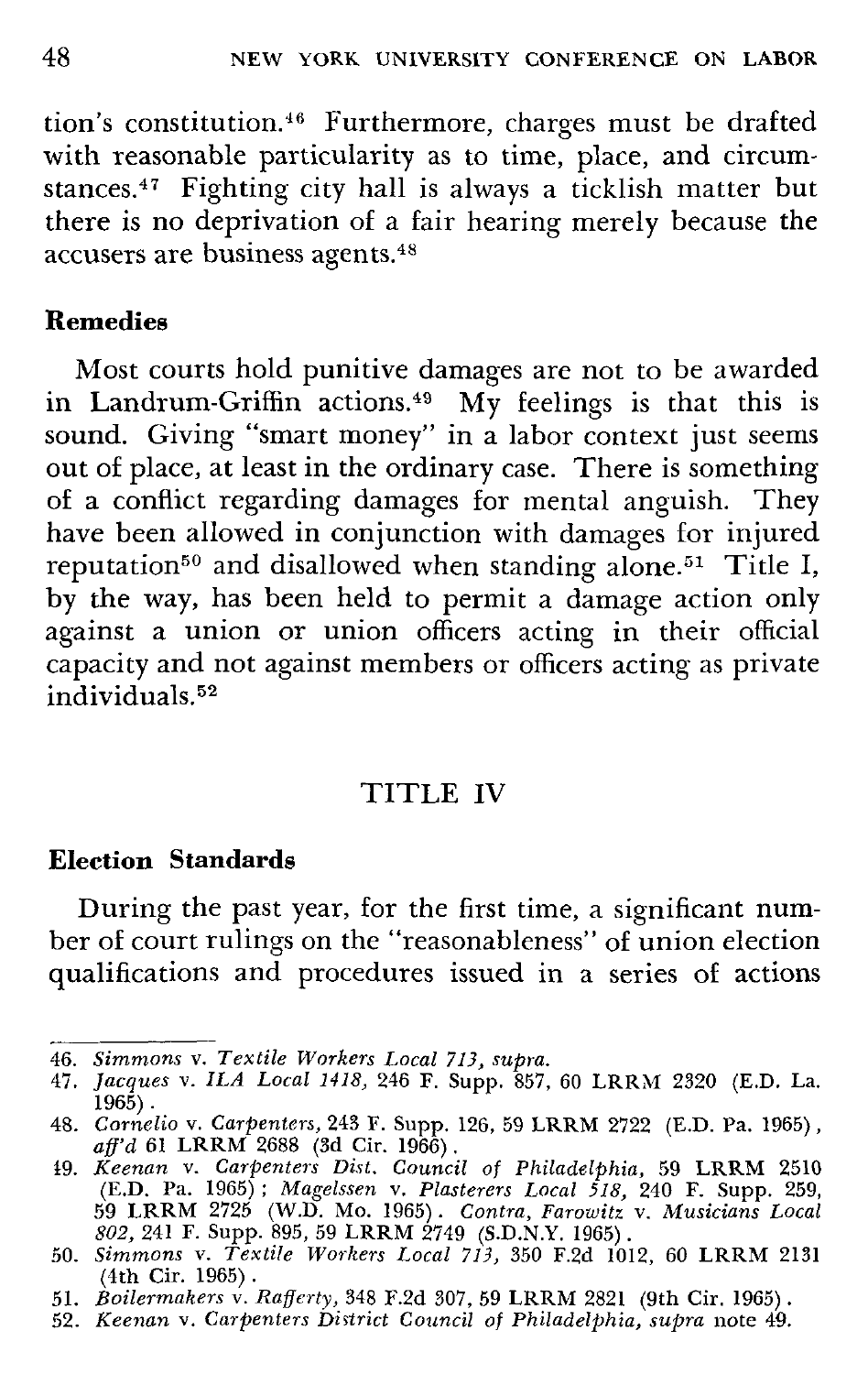brought by the Secretary of Labor under Title IV. A variety of conditions on eligibility for union office were found unreasonable and invalid, at least where they had the effect in actual operation of disqualifying a substantial portion of a union's membership. These included: (1) a requirement that quarterly dues be paid in advance, on or before the first day of each quarter, during the entire year preceding the election;<sup>53</sup> (2) a requirement that a declaration of candidacy be filed four months prior to the nominating meeting;<sup>54</sup> (3) a requirement of attendance at 75 percent of the union's meetings during the two-year period since the last election; 55 (4) a requirement of membership on the union's board of directors for at least six months;<sup>56</sup> and (5) a requirement that a member prove his eligibility for an officer's bond of the type prescribed by Section 502 of the Landrum-Griffin  $Act. 57$ 

Some of these qualifications may be interpreted either as efforts to ensure that candidates will be well-versed and active in a union's affairs or as efforts to deter dissidents and benefit incumbents. Since Section 401 (e) guarantees "every member in good standing" the right to be a candidate, subject to "reasonable qualifications uniformly imposed," a court is probably on sound legal (as well as practical) grounds in appraising most restrictions with a skeptical eye, demanding a demonstrably good reason before allowing any limitation to qualify as "reasonable" and thereby erode the "prima facie" right of "every member" to run for office.<sup>58</sup> At any

<sup>53.</sup> *Wirtz* v. *Operating Eng'rs Local 9,* 58 LRRM 2550 (D. Colo. 1965)

<sup>(87%</sup> of membership ineligible) . 54. *Wirtz* v. *Operating Eng'rs Local 30,* 242 F. Supp. 631, 59 LRRM 2654  $(S.D.N.Y. 1965)$ .

<sup>55.</sup> *Wirtz* v. *Glass Bottle Blowers Local 153,* 244 F. Supp. 745, 60 LRRM 2020

<sup>(</sup>W.D. Pa. 1965) (only 2.2% of membership eligible). 56. *Wirtz* v. *Office Employees,* 60 LRRM 2215 (N.D. Ind. 1965).

<sup>57.</sup> *Wirtz* v. *Carpenters Local 559,* 61 LRRM 2618 (W.D. Ky. 1966).

<sup>58.</sup> I would exempt from my strictures such traditional requirements as completion of a minimum period of membership, or graduation from apprentice to journeyman status. Cf. 29 C.F.R. §§ 452.7 (b), 452.10 (a) (1965). And special circumstances, naturally, may call for special qualifications.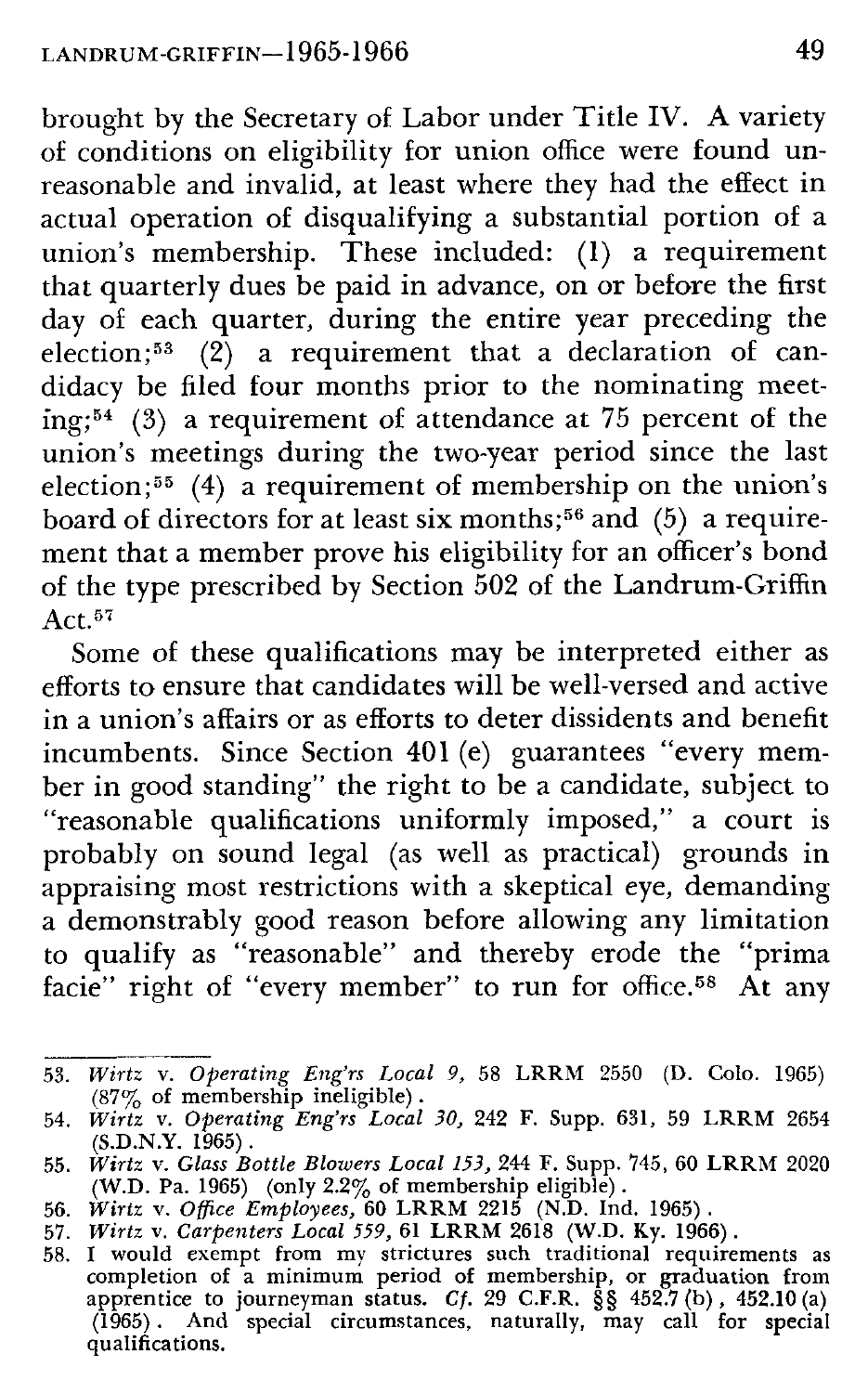rate, it is in areas like this where terms like "reasonable" and "fair" must be applied, that the courts are plainly entitled to exercise the widest range of discretion.

Under Section  $402\,$ <sub>(c)</sub>, an election is to be set aside if a statutory violation "may have affected the outcome." Some courts have reached the rather startling conclusion that the disqualification of a candidate does not necessarily mean the outcome of an election may have been affected.<sup>59</sup> Sound policy suggests that certain violations, such as disqualification of a candidate or failure to provide a secret ballot, should be deemed *per se* to be violations that may have affected the election's result.<sup>60</sup> To argue that a given candidate in a given election has no earthly chance of winning (but who can tell?) is beside the mark. Election campaigns serve a valuable educational function, apart from anything else; opposition must start somewhere, and it needs a rallying point; and the notion that even a sure loser can be disqualified with impunity is offensive to the whole concept of a fair election.

#### **Enforcement**

Section 402 of the Landrum-Griffin Act provides for enforcement of its election safeguards, with minor exceptions, through post-election suits by the Secretary of Labor in federal district court. The Secretary may act only in response to a complaint filed with him by a member who has first pursued any available intra-union remedies for three months. In some respects the Labor Department's enforcement of Title IV may be too zealous and in other respects too lax.

<sup>59.</sup> *Wirtz* v. *Operating Eng'rs Local 30, supra* note 54; *Wirtz* v. *Operating Eng'rs Local 410,* 61 LRRM 2396 (N.D.N.Y. 1965). After this paper was delivered, the district court's judgments were vacated as erroneous but the complainants were ordered dismissed on the ground that intervening union elections had rendered the cases moot. 62 LRRM 2777 (2d Cir. 1966) .

<sup>60.</sup> *Wirtz* v. *Carpenters Local 559, supra* note 57; *Wirtz* v. *Office Employees, supra* note 56. *Cf. Wirtz* v. *Hod Carriers Local 125,* 62 LRRM 2141 (N.D. Ohio 1966) (allowing substantial number of persons to vote who were ineligible because of nonpayment of dues may have affected outcome). See also Note, 78 *Harv. L. Rev.* 1617, 1632 (1965).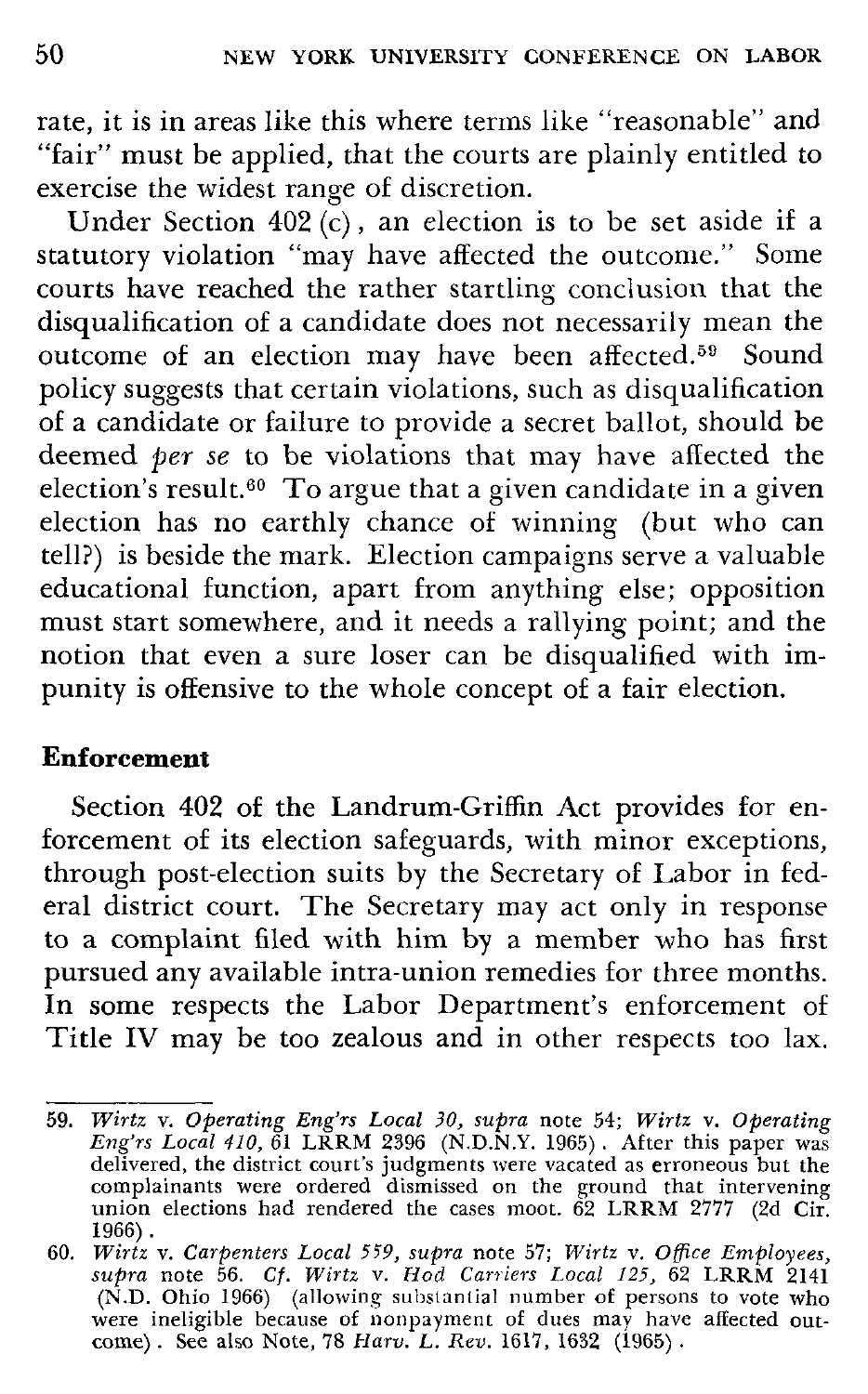Although the Secretary may look upon himself as a roving defender of a public right, Congress did not see it quite that way. 61 Due regard for the Congressional goal of fostering union self-regulation and meaningful recognition of the statutory requirement of exhaustion of internal remedies call for the Secretary to confine his election challenges, in general, to matters previously covered in the member's protest to the union. It therefore seems out of order for the Secretary to try to set aside an election on a ground which the union has never had the chance to pass upon $62$  or to try to set aside the elections of all officers in a union when only one office has been the subject of a member's grievance.<sup>63</sup> The district courts are divided on this question.<sup>64</sup> I would agree, of course, that a member should not be bound by the niceties of legal pleading in preparing his complaint to the union or to the Secretary.<sup>65</sup>

Contrasting with this diligence in ferreting out grounds on which to contest elections is an apparent lack of vigor by the Labor Department in the actual prosecution of suits. Now,

- 62. *Wirtz* v. *Operating Eng'rs Local 406,* 62 LRRM 2309 (E.D. La. 1966) . (holding against Secretary) .
- 63. *Wirtz* v. *Operating Eng'rs Local 9, supra* note 53 (holding against Secretary) .
- 64. For citations, see *Wirtz* v. *Operating Eng'rs Local 406, supra* note 62. For a good defense of the Secretary's position, see Beaird, "Union Officer Election Provisions of the Labor-Management Reporting and Disclosure Act of 1959," 51 *Va. L. Rev.* 1306, 1326-31 (1965).

No sound analogy can be drawn from cases holding the NLRB's General Counsel may include in his complaint allegations not contained in the charge filed with him. Unlike the Landrum-Griffin Act, the National Labor Relations Act has no exhaustion of remedies requirement.

On a somewhat related procedural issue, it has been held that a member must comply with a union's reasonable time limits on election protests in order to be entitled to file a complaint with the Secretary. *Wirtz* v. *Masters, Mates, and Pilots Great Lakes Dist. Local 47,* 61 LRRM

2010 (N.D. Ohio 1965) (10 days reasonable). 65. *Wirtz* v. *Hod Carriers Local 169,* 246 F. Supp. 741, 60 **LRRM** 2540 (D. Nev. 1965).

<sup>61.</sup> See S. Rep. No. 187, 86th Cong., 1st sess. 21 (1959): "In filing a complaint the member must show that he has pursued any remedies available to him within the union and any parent body in a timely manner. This rule preserves a maximum amount of independence and self-government by giving every international union the opportunity to correct improper elections."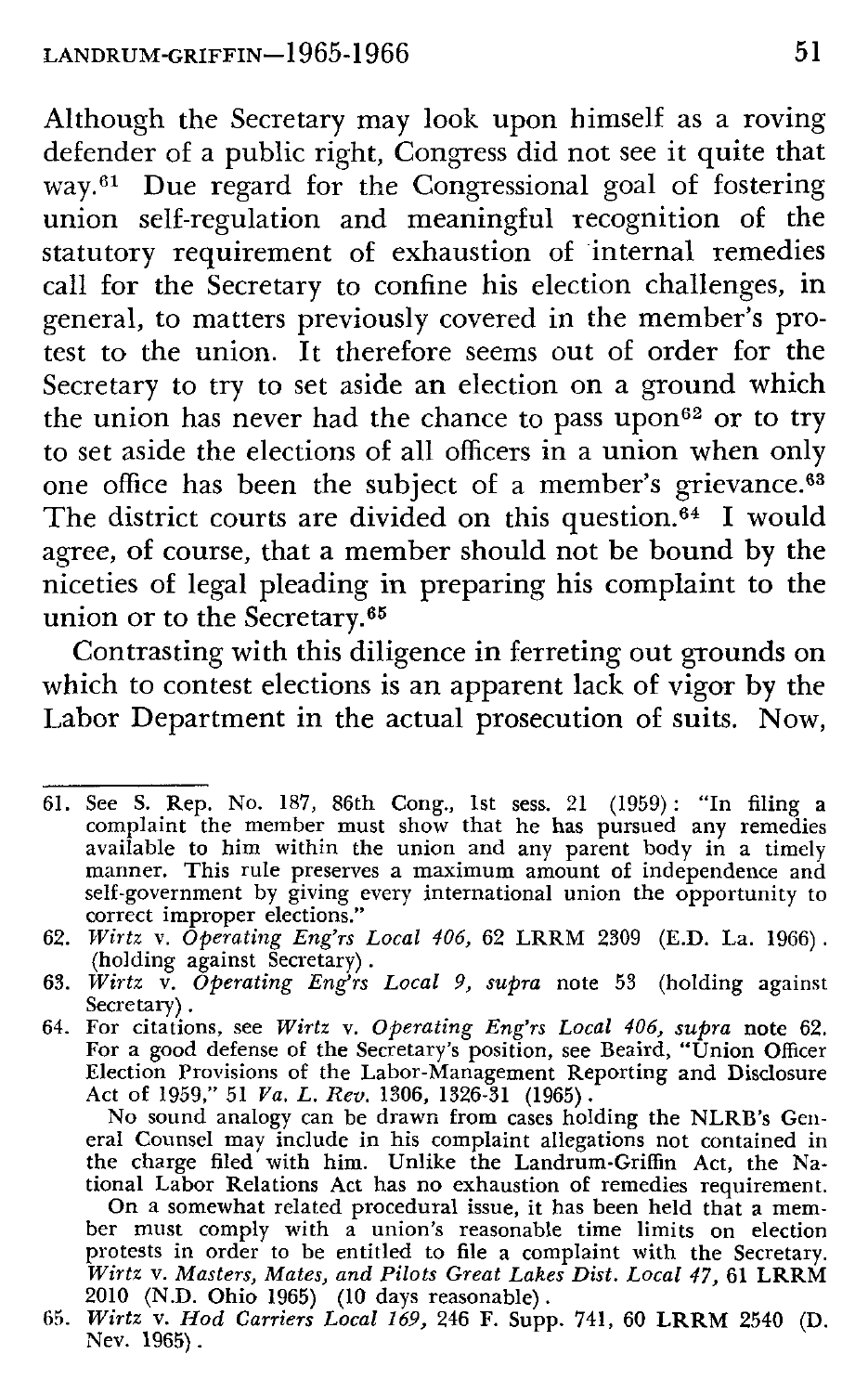armchair criticism like mine is easy; the able public servants who administer this novel statute in a highly sensitive area of labor relations, undoubtedly face operational problems I know nothing about. Nevertheless, something is amiss when delay in pressing suits to void elections forces the Secretary to defend against a flurry of mootness motions by officers whose two- or even three-year terms are expiring prior to final court action.<sup>66</sup> The average time in court for a case is about fifteen months.<sup>67</sup> This means the candidates who are declared the winners by the union in a disputed election which eventually is set aside may **run** the organization for all or most of their terms before they are replaced by lawfully elected officers. Surely that is a situation where there is peculiar aptness in saying justice delayed is justice denied.

After an election has been conducted, the Secretary of Labor has exclusive authority to challenge it. Individual members may not sue or even intervene in a Title IV action brought by the Secretary. 68 Section 403, however, also provides that "Existing rights and remedies to enforce the constitution and bylaws of a labor organization with respect to elections prior to the conduct thereof shall not be affected by the provisions of this title." Before an election, therefore, a private action may be maintained to ensure compliance with an organization's own electoral rules. Academic commentators have argued that the union constitution is to be interpreted as a matter of federal substantive law in preelection suits. 69 The centripetal pull of federal law in the labor field cannot be gainsaid.<sup>70</sup> Nonetheless, the courts to date apparently have assumed that pre-election suits to enforce a union's constitution are governed by state substantive

<sup>66.</sup> See, *e.g., Wirtz* v. *Carpenters Local 559,* 60 LRRM 2522 (W.D. Ky. 1965); *Wirtz* v. *Operating Eng'rs Local 410, supra* note 59; *Wirtz* v. *Operating Eng'rs Local 825,* 60 LRRM 2092 (D. N.J. 1965). (The mootness motions were denied.)

<sup>67.</sup> Note, 78 *Harv. L. Rev.* 1617, 1633 (1965).

<sup>68.</sup> *Wirtz* v. *Operating Eng'rs Local 825, supra* note 66. 69. See, *e.g.,* Summers, *supra* note 9, at 136-138; Note, 78 *Harv. L. Rev.* 1617, 1630 (1965); Note, 74 *Yale L. ].* 1282, 1293-94 (1965). 70. *Cf. Textile Workers* v. *Lincoln Mills,* 353 U.S. 448 (1957).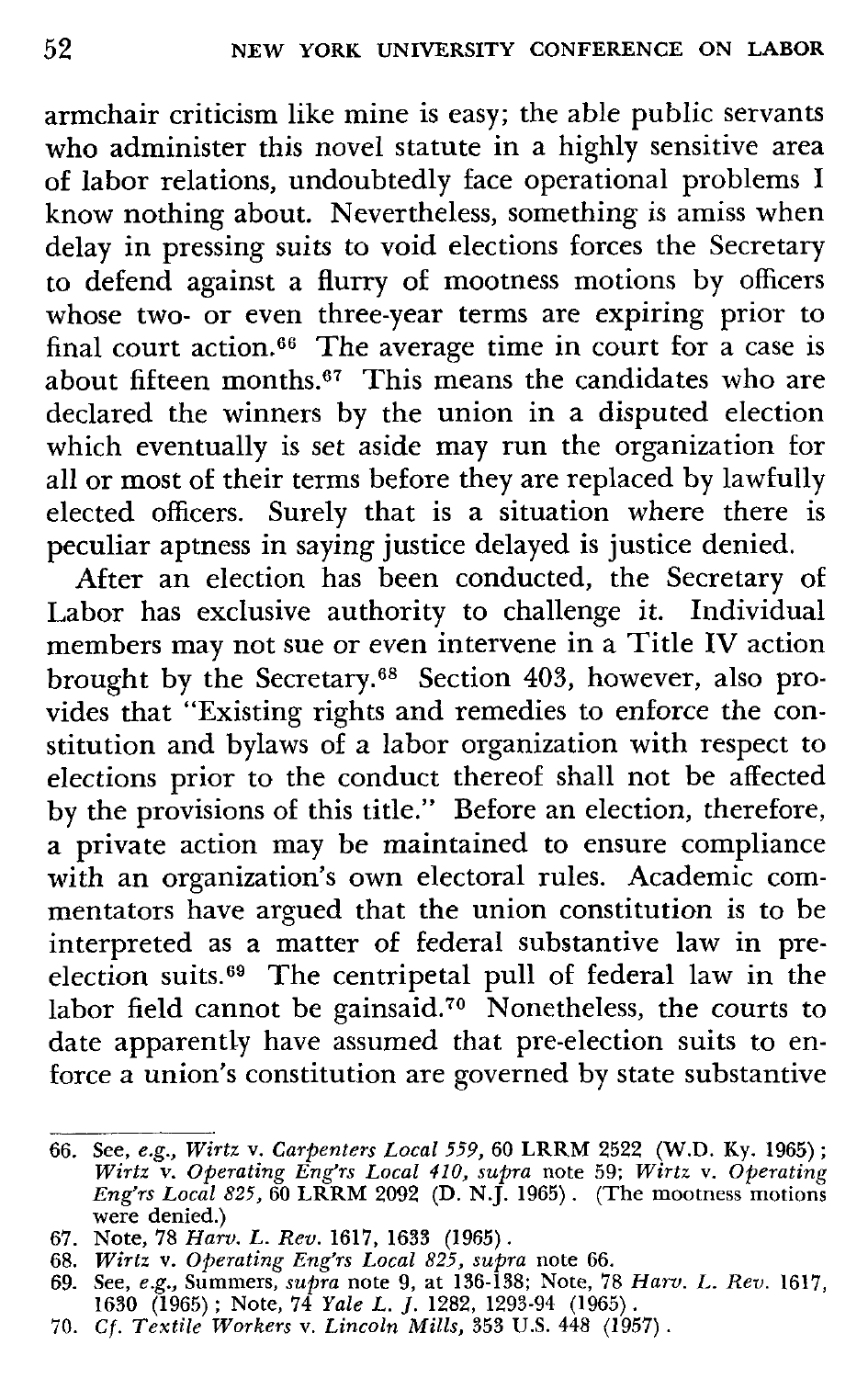law.<sup>71</sup> While an opposing policy argument can be made, the courts' reading appears more in accord with the Congressional design. $72$ 

#### OTHER DEVELOPMENTS

Let me finish off with a quick rundown of several other noteworthy Landrum-Griffin developments of the past year.

#### **Section 504**

In *United States* v. *Brown,* 73 the Supreme Court held, with four justices dissenting, that Section 504 of the Act, which makes it a crime fo ra Communist Party member to be an officer or employee of a union (other than a clerk or custodian), is unconstitutional as a bill of attainder. Although the Court made no reference to Section 504's similar disqualification of persons convicted of any of various enumerated criminal offenses, its emphasis on the evils of proscribing persons simply on the basis of membership in a "political group" suggests that *Brown* would not be dispositive of the constitutionality of the section's anti-convict ban.

#### **Investigatory Authority**

Perhaps the most persistent personal grievance of union leaders against Landrum-Griffin is that random-but fullscale- investigations by the Labor Department into an organization's books and records are conducted in the absence of any complaint or suspicion of wrong-doing and constitute

<sup>71.</sup> *Libutti* v. *DiBrizzi,* 343 F.2d 460, 58 **LRRM** 2846 (2d Cir. 1965); *Wittstein* v. *Musicians,* 59 LRRM 2335 (S.D.N.Y. 1965); *McArthy* v. *Machinists Lodge 9,* 61 LRRM 2652 (E.D. Mo. 1966).

<sup>72.</sup> See, *e.g.,* S. Rep. No. 187, 86th Cong., 1st sess. 49, 104 (1959) ("under State or local law"; "no Federal remedy" prior to election) ; 105 Daily Cong. Rec. 5820 (April 22, 1959) (Sen. Kennedy: "Prior to the day of an election an individual can sue in a State"). *Cf.* Cox, *supra* note 1, at 846: "... section 403 preserves state remedies prior to an election."

<sup>73. 381</sup> U.S. 437 (1965).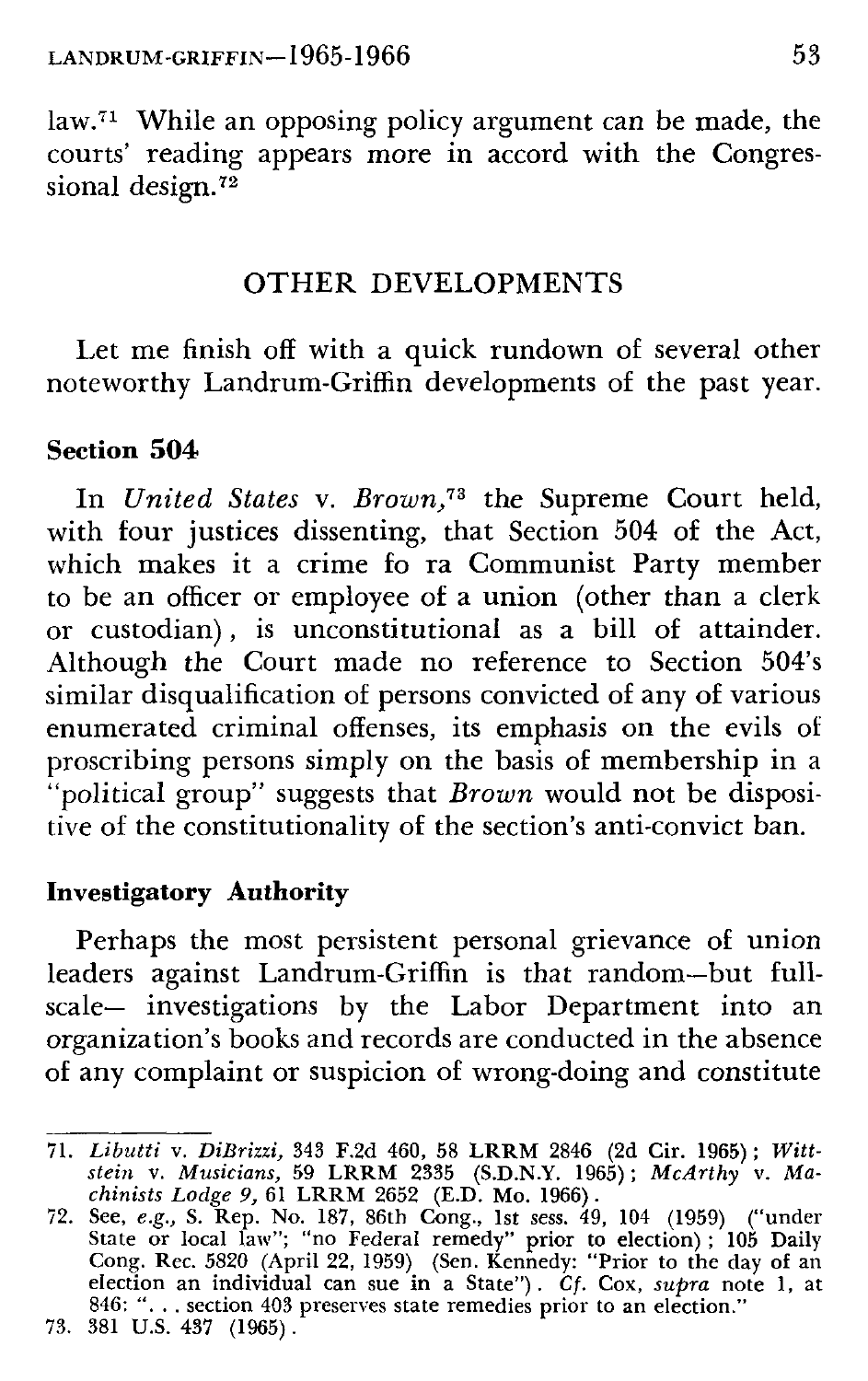an unnecessary source of inconvenience and embarrassment. One knowledgeable union attorney of my acquaintance insists that Parkinson's Law is at work here. The Secretary's investigative staff, not having enough genuine complaints to look into, has got to do *something* to keep busy. While I have a certain sympathy for any union official whose office is torn apart for two or three weeks and who worries about the political capital his opponents may be able to wring from any investigation, however routine, I cannot become very excited about his predicament. Business had to get used to investigations under the Fair Labor Standards Act and taxpayers have to put up with the agents of the Internal Revenue Service. Susceptibility to government inquiry is an occupational hazard of important institutions in modern society. In any event, the courts have continued to read broadly the Secretary of Labor's investigatory powers under Section 601 of the Act. For example, a subpoena was sustained for the purpose of investigating an alleged misuse of union funds in violation of Section 501 (a) even though Section 501 is enforceable by private parties or the Attorney General and not by the Secretary.74 And, regardless of the allowable scope of an action by the Secretary to invalidate an election, his investigation is not restricted to the matters complained about by a member.<sup>75</sup>

#### **Bonds**

Public Law 89-216,76 approved and effective September 29, 1965, amended Section 502 of Landrum-Griffin to authorize union personnel handling organizational funds to be covered by a standard "honesty" bond rather than by the more expensive "faithful performance of financial duties" bond formerly required. The amendment also permits the use of a wider range of surety companies.

<sup>74.</sup> *Teamsters* v. *Wirtz,* 346 F.2d 827, 59 LRRM 2081 (D.C. Cir. 1965). 75. *Operating Eng'rs Local 57* v. *Wirtz,* 346 F.2d 552, 59 LRRM 2310 (1st Cir. 1965).

<sup>76. 79</sup> Stat. 888 (1965), amending 29 U.S.C. § 502.